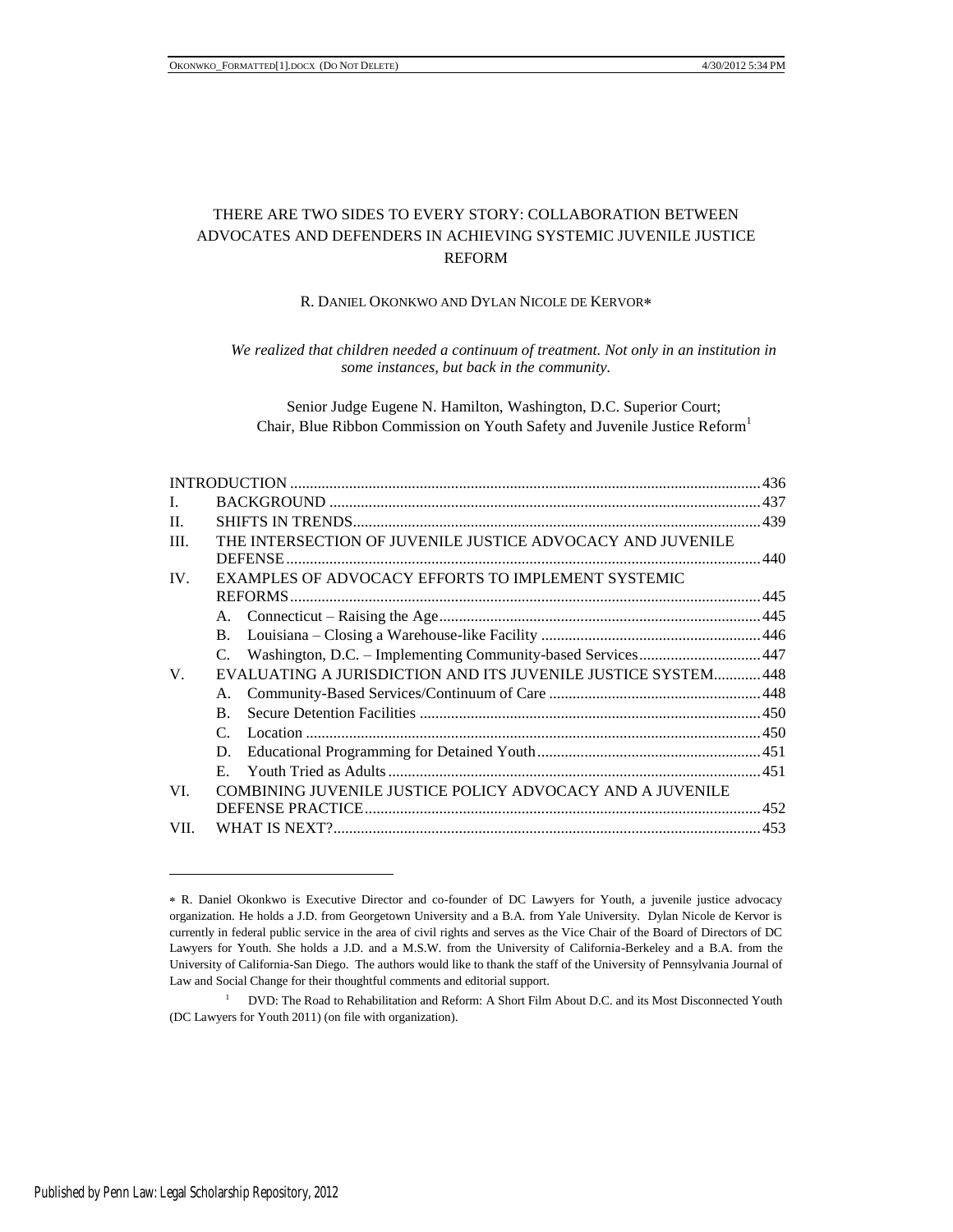### INTRODUCTION

Following a disturbing trend of the hyper-criminalization of young people in the 1980s and early 1990s, $2$  promising reforms in a number of juvenile justice systems across the nation give hope that the U.S. may return to the rehabilitative theory on which the juvenile courts were founded.<sup>3</sup> A critical component of the success of these efforts comes before a young person has been adjudicated of a crime—a well resourced and well educated juvenile defender.  $\frac{1}{4}$  Successful rehabilitation also requires systemic components that are aimed at returning at-risk youth to their home communities equipped to be successful and contributing members of society.

The goal of a properly functioning juvenile justice system is to return a young person to his or her community better off than when they left. A successful reentry process, or rehabilitation, must begin when a young person first comes into contact with the juvenile justice system. For most young people the first point of contact, apart from the police, is when they met their defense attorney.

Juvenile defenders are charged to zealously represent the expressed legal interests of their clients.<sup>5</sup> But, in addition to providing zealous advocacy on behalf of their clients in court, juvenile defenders must also be familiar with the range of services available to them during and after the pendency of their case. Connecting a youth to services as part of the disposition of his or her case will ultimately support a successful reentry process.

However, juvenile defenders are not the only actors who are concerned with the successful rehabilitation of youth. Juvenile justice reform advocates are also committed to instituting systemic reforms and implementing service provision regimes that support rehabilitation and reduce the likelihood of recidivism. Given their congruous interests, juvenile defenders and juvenile justice advocates can each contribute meaningfully to enhance the work of the other.

This article challenges juvenile defenders to participate in the growing demand for holistic reforms in the broader juvenile justice system. In order to achieve long lasting results for their clients, juvenile defenders are challenged to build their knowledge and awareness of juvenile

<sup>2</sup> *See* Katayoon Majd, *Students of the Mass Incarceration Nation*, 54 HOW. L.J. 343, 356-57 (2011) (discussing the gradual shift from rehabilitative purpose towards a punitive one in the American juvenile justice system in the mid-1980s and early 1990s); Shelley Zavlek, *Planning Community-Based Facilities for Violent Juvenile Offenders as Part of a System of Graduated Sanctions*, JUV. JUST. BULL. (Office of Juvenile Justice & Delinquency Prevention, U.S. Dep't of Justice, Washington, D.C.), Aug. 2005, at 1, 2-3 (reviewing public perceptions of juvenile crime in the mid-1980's and early 1990's and corresponding legislative responses, as well as actual juvenile crime rates and detention statistics).

<sup>3</sup> *See generally* RICHARD A. MENDEL, ANNIE E. CASEY FOUND., TWO DECADES OF JDAI: FROM DEMONSTRATION PROJECT TO NATIONAL MODEL (2009) (reporting on the progress of jurisdictions involved in system reform under the Annie E. Casey Foundation's "Juvenile Detention Alternatives Initiative"); JASON ZIEDENBERG, JUSTICE POLICY INST., MODELS FOR CHANGE: BUILDING MOMENTUM FOR JUVENILE JUSTICE REFORM (2006) (highlighting the reform efforts of four states involved in the MacArthur Foundation's "Models for Change" juvenile justice reform efforts).

We do not use the term "defender" to refer to a court-appointed attorney or public defender. Rather, as we believe that all defense attorneys should be well resourced and well educated, in this article we use the term "defender" to refer to any attorney representing youth.

<sup>5</sup> *In Re* Gault, 387 U.S. 1, 30-31 (1967) (holding that juveniles are granted the same Constitutional procedural protections as adults).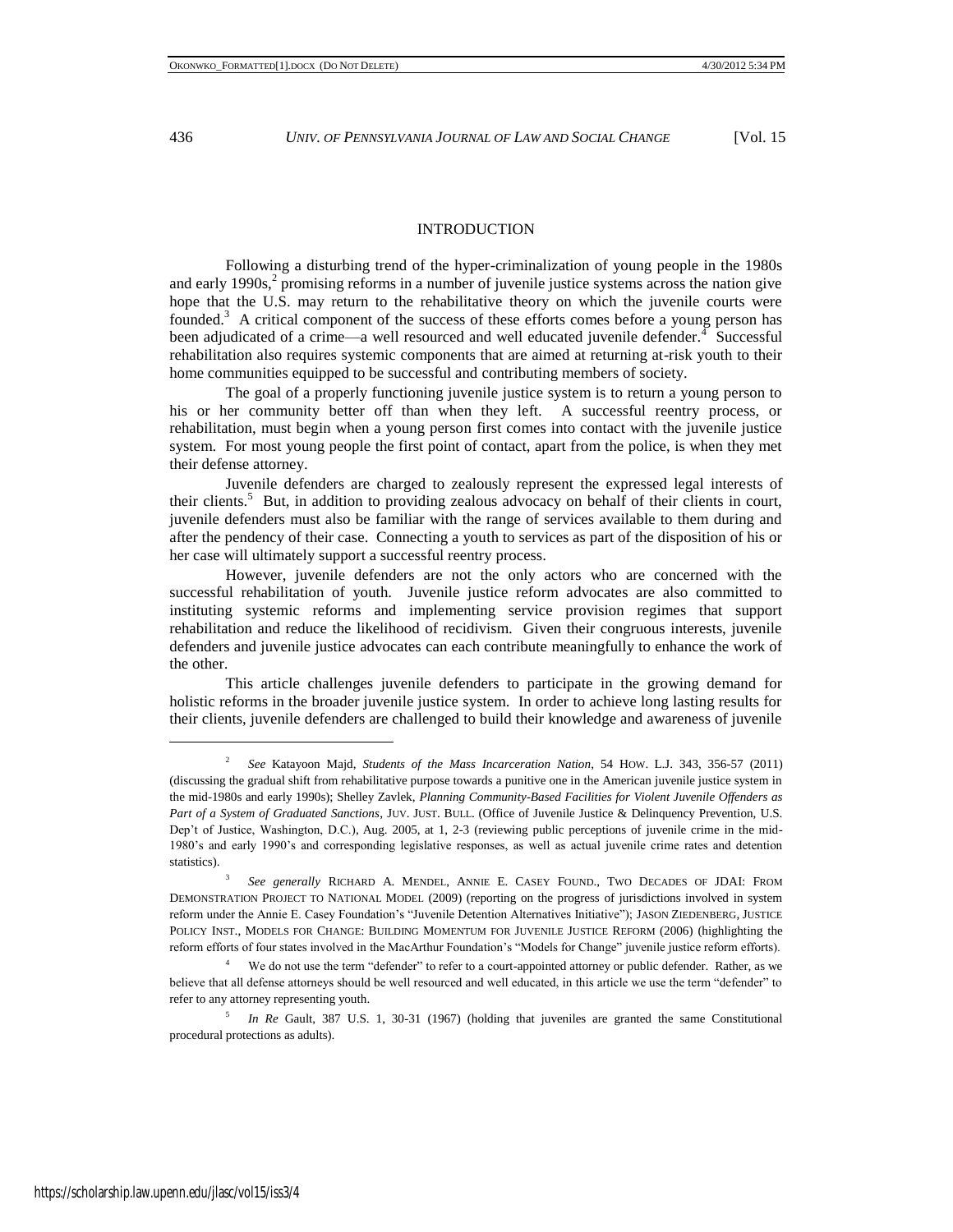justice reform by participating in youth and policy advocacy, in addition to the daily work of legal representation.This article also challenges juvenile justice advocates to include juvenile defenders when devising advocacy strategies and building coalitions to push for reforms. Juvenile defenders are necessary, knowledgeable, and powerful allies in the fight for juvenile justice reform.

### I. BACKGROUND

Juvenile justice reform is not an action that is undertaken lightly. Jurisdictions that have chosen to either overhaul their juvenile justice system or to add components that reflect the latest trends in youth justice do so only after an analysis of the political, fiscal, legal, and social costs. Often, the political cost is the accusation or public perception that legislators or administrations are sacrificing public safety and coddling young criminals to prove an ideological point.<sup>6</sup> The initial fiscal costs to overhaul a juvenile justice system can appear staggering and not worth the expenditure. This problem can be particularly acute where a jurisdiction decides to abandon preexisting facilities in favor of building new ones.<sup>7</sup>

As reform advocates often use litigation as a tactic, it is not uncommon for jurisdictions to enter into consent decrees that dictate in whole or in part various steps of the reform process. The consent decrees can contain work plans that require certain components be in place to satisfy the terms of the decree. Often, these consent decrees result in years of monitoring of the jurisdiction's juvenile justice system by the court. $8$ 

The social cost of juvenile justice reform is that states, municipalities and communities must accept that young offenders, even those who have been found guilty of criminality, will be treated in a community-based setting. Therefore, it is not inconceivable that a victim could come face-to-face with their attacker not long after the occurrence of the incident that brought them together. For many victims, this concept is understandably tough to bear. However, administrations and legislatures must also consider the high social costs of reliance on secure detention and deterrence-based systems, which are largely borne by youth.

The analysis of all these costs must be weighed against the benefits of a system that relies on treatment and prevention rather than confinement and punishment. There are political, fiscal, legal, and social benefits to a reformed juvenile justice system. The political benefits include legislatures and administrations that can take credit for drops in recidivism as a result of a more rehabilitative system. The fiscal benefits from reformed systems include less money spent on housing, clothing, feeding, and educating youth in large secure facilities.<sup>9</sup> Reforming a

<span id="page-2-0"></span><sup>6</sup> *See, e*.*g*.*,* Colbert I. King, *Under 'Supervision,' but Free to Kill*, WASH. POST, Aug. 29, 2009, at A15.

<sup>7</sup> *See id.* ("[R]eplacing Oak Hill with the much smaller and laughably insecure \$46 million New Beginnings campus is an idea it seems only the young inmates could have dreamed up.").

<sup>8</sup> *See, e*.*g*., Consent Decree, Jerry M. v. District of Columbia, No. 1519-85 (D.C. Super. Ct. July 24, 1986), *available at* http://www.clearinghouse.net/chDocs/public/JC-DC-0003-0003.pdf; Settlement Agreement for Medical, Dental, Mental Health, Rehabilitation and Juvenile Justice Issues, United States v. Louisiana, (M.D. La. Aug. 17, 2000), *available at* http://www.clearinghouse.net/chDocs/public/JI-LA-0001-0020.pdf; Consent Decree, Farrell v. Allen, No. 03079344 (Ca. Super. Ct. Nov. 19, 2004), *available at* http://www.prisonlaw.com/pdfs/farrell cd2.pdf.

<sup>9</sup> *See* Elizabeth K. Drake et al., *Evidence-Based Public Policy Options to Reduce Crime and Criminal Justice Costs: Implications in Washington State*, 4 VICTIMS AND OFFENDERS 170, 191-93 (2009), *available at* http://www.wsipp.wa.gov/rptfiles/09-00-1201.pdf (finding that avoided expenditures through lowering the recidivism rate greatly outweighed the costs of family therapy programs for juvenile offenders).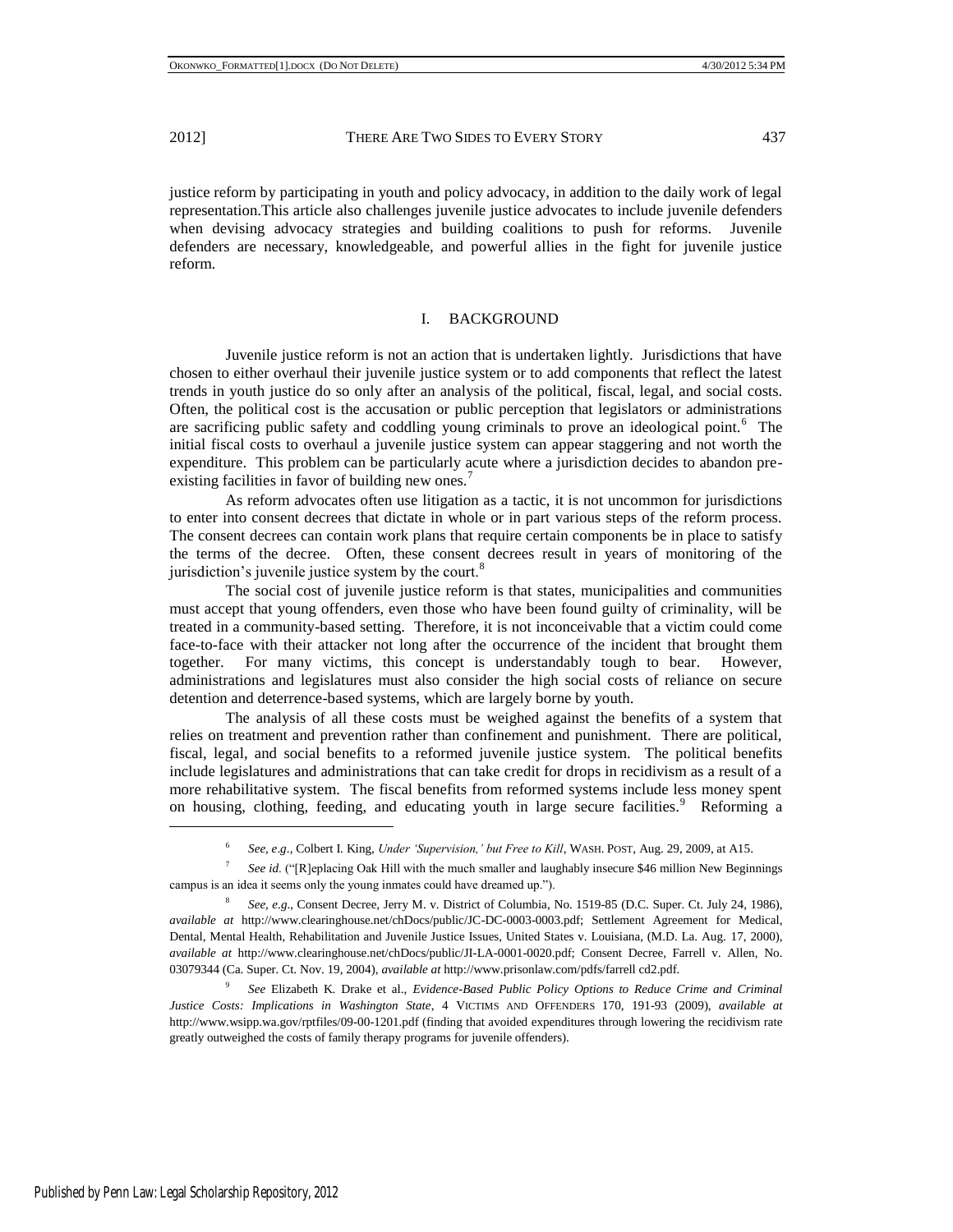juvenile justice system can also result in reduced legal liability for abuses such as those that were  $\epsilon$  common in larger prison-like settings.<sup>10</sup> The social benefits include the transition of at-risk youth from "criminals" to productive and educated members of society.<sup>11</sup> Often, these benefits are not easy for administrations, legislatures, and the general public to grasp. The benefits may seem ethereal or theoretical when compared to the contemporaneous outrage exhibited by a victim who has seen his or her attacker strolling down the street, seemingly released without any consequences.<sup>12</sup> However, the long-term political, fiscal and social benefits to entire communities are long lasting and are experienced by all citizens. Further, the young people in the juvenile justice system most acutely feel these benefits as they are most affected by these policies.

A key component in a truly transformed juvenile justice system that works for youth is a cadre of defenders that are trained in identifying critical points of need from the moment a young person has contact with the system. This concept is based in the theory of client-centered representation, $13$  which has been highlighted as a model by which to deliver high quality representation to criminal defendants.<sup>14</sup> A number of components lead to successes in the attorney-client relationship under a client-centered model. Early meetings with clients coupled with consistent meetings and visitation in a manner that focuses on the need of the client before the attorney increases the potential of fostering a trusting relationship<sup>15</sup> that may lead to addressing not only the criminal charge at hand, but also those social factors that may have contributed to the situation.<sup>16</sup>

This manner of holistic representation is especially critical when working with young people.<sup>17</sup> Often youth have experienced neglect and trauma prior to committing alleged offenses

<sup>12</sup> *See* Colbert I. King, *D*.*C*.*'s Juvenile Justice Farce*, WASH. POST, June 12, 2010, at A15 (quoting criticism of public officials and the current system by a mother of a victim).

<sup>13</sup> *See generally* Katherine R. Kruse, *Fortress In The Sand: The Plural Values Of Client-Centered Representation*,12 CLINICAL L. REV. 369 (2006) (discussing the history and development of the client-centered theory of representation).

<sup>14</sup> *See, e*.*g*., NAT'L LEGAL AID & DEFENDER ASS'N, EVALUATION OF PUBLIC DEFENDER SERVICES FOR THE DISTRICT OF COLUMBIA: HALTING ASSEMBLY LINE JUSTICE – PDS: A MODEL OF CLIENT-CENTERED REPRESENTATION 1 (2008), *available at* http://www.nlada.net/sites/default/files/dc\_haltingassemblylinejusticejseri08-2008\_report.pdf.

<sup>15</sup> *See* Katayoon Majd & Patricia Puritz, *The Cost of Justice: How Low-Income Youth Continue to Pay* the *Price of Failing Indigent Defense Systems*, 16 GEO. J. POVERTY ON L. & POL'Y 543, 555 nn. 90-91 (2009) (discussing the mistrust often felt by a young person about their defense attorney, especially when appointed by the state).

<sup>16</sup> It should also be noted that a key component of supporting this type of relationship is small caseloads. For an in depth discussion of the problems of high caseloads, see Heidi Reamer Anderson, *Funding* Gideon*'s Promise by Viewing Excessive Caseloads as Unethical Conflicts of Interest*, 39 HASTINGS CONST. L.Q. 421 (2011); *see also* ABA STANDING COMM. ON LEGAL AID & INDIGENT DEFENDANTS, EIGHT GUIDELINES OF PUBLIC DEFENSE RELATED TO EXCESSIVE WORKLOADS (2009), *available at* http://www.americanbar.org/content/dam/aba/administrative/legal\_aid\_ indigent\_defendants/ls\_sclaid\_def\_eight\_guidelines\_of\_public\_defense.authcheckdam.pdf (providing ethical guidance to indigent defense attorneys who may be burdened by such excessive caseloads that they are challenged in achieving responsibilities under professional rules of conduct).

<sup>17</sup> While this proposition is generally accepted by many in the youth advocacy community, there remain challenges to and resistance surrounding client-centered representation for youth. *See, e*.*g*., Barbara Fedders, *Losing Hold Of The Guiding Hand: Ineffective Assistance Of Counsel In Juvenile Delinquency Representation*, 14 LEWIS & CLARK L. REV. 771, 799-800 (2010) (describing the "notion that the values and views of their child clients are worthy of respect" are a reason why some attorneys may resist client-centered representation); Katherine Hunt Federle, *Lawyering in Juvenile* 

<sup>10</sup> *See* discussion *infra* Part V.B-C.

<sup>11</sup> Drake et al., *supra* not[e 9,](#page-2-0) at 194.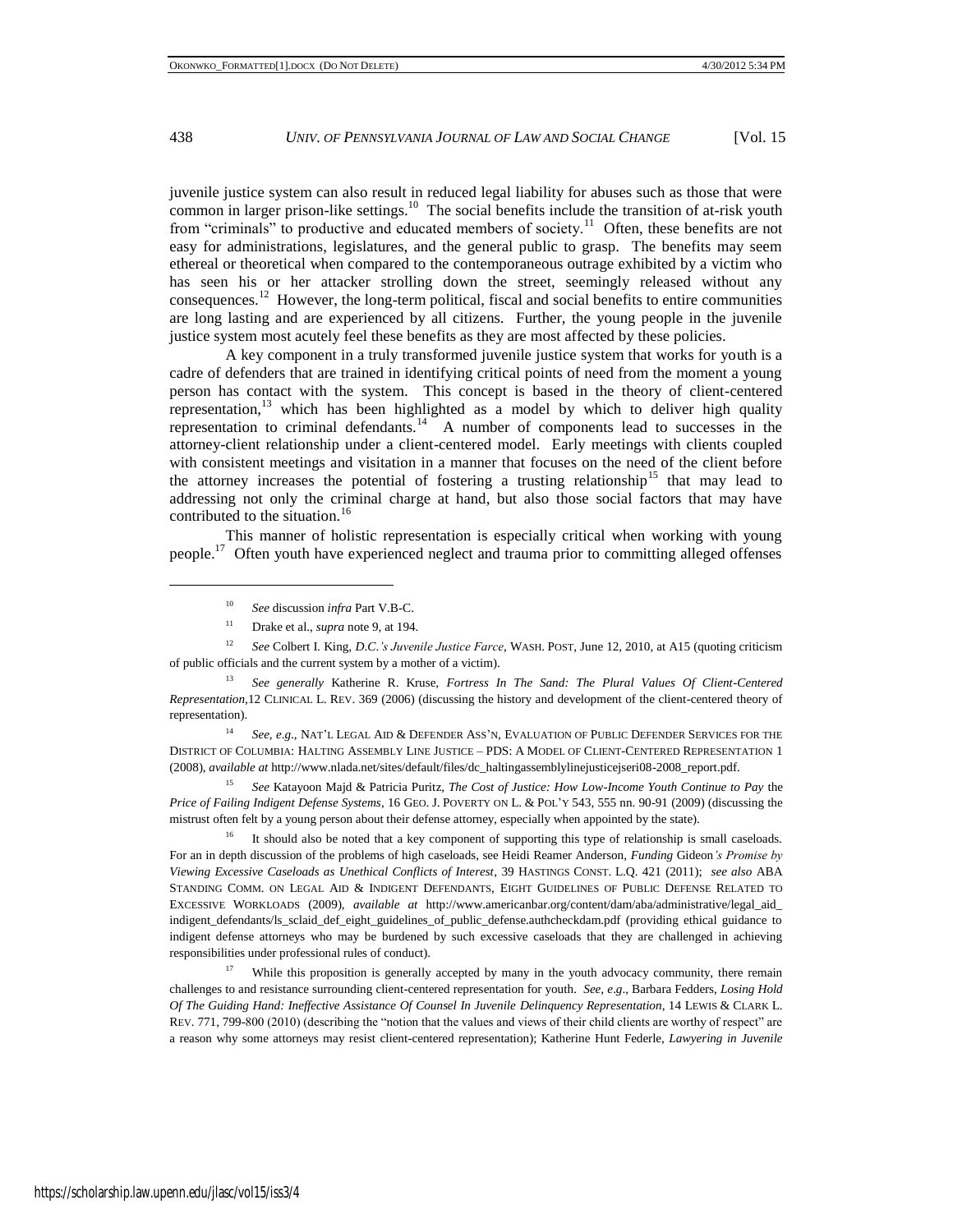and by providing holistic and meaningful representation, the attorney can at minimum prevent repeat neglect by the representation and court systems.<sup>18</sup> Further, young people are so often marginalized in the juvenile court proceedings, excluded from meaningful participation in decision-making that has very real impacts on their lives.<sup>19</sup> Holistic representation not only includes a young person in the decision-making process, but also helps them learn skills, such as responsibility and accountability, which can be beneficial for success upon reentry.<sup>20</sup> In providing holistic representation, the juvenile defender may at times be required to step out of his or her role of legal advocate to act as a social worker, educational advocate, substance abuse counselor, or family therapist.Holistic representation for court-involved youth involves advocacy that goes beyond merely working for the expressed legal interests of the client and necessarily includes working for the expressed interests of the youth in non-legal areas as well.

Through developing a client-centered relationship with young clients, an attorney is positioned to not only better represent that young person in the instant matter, but also to work towards ensuring they are provided with the supports and services necessary to reduce chances of recidivism and encourage future successes. Connecting clients with essential services not only requires a general understanding of the various points of knowledge unique to youth representation—such as stages of development, indicators of learning disabilities, and the effects of abuse, neglect, and trauma<sup>21</sup>—it also requires a specific knowledge of the range of services available to youth in the given jurisdiction. Therefore, no matter how diligently a juvenile defender works to provide community-based reentry services for their clients, if the juvenile justice system does not support such efforts, successes may be minimal. Successfully defending youth in crisis demands that juvenile justice systems are designed, equipped, and empowered to meet the various needs of the whole child.

### II. SHIFTS IN TRENDS

In addition to a defense theory that accepts that the role of the juvenile defender is to represent the expressed interests of their clients, $^{22}$  a number of juvenile justice systems across the United States have begun to transform their heavily punitive nature to focus more on the tenets of rehabilitation and positive youth development.<sup>23</sup> The most significant shift has been for jurisdictions to move away from the traditional incarceration and detention-based model to a community-based treatment model, in which young people are provided with alternatives to

<sup>22</sup> *See, e*.*g*., Kristin N. Henning, *Loyalty, Paternalism, and Rights: Client Counseling Theory and the Role of Child's Counsel in Delinquency Cases*, 81 NOTRE DAME L. REV. 245, 255-59 (2005).

<sup>23</sup> *See infra* Part V.

*Court: Lessons From A Civil Gideon Experiment*, 37 FORDHAM URB. L.J. 93, 108 (2010) ("This resistance to clientdirected lawyering for children is in no small part attributable to an underlying doubt about children as autonomous and capable actors.").

<sup>&</sup>lt;sup>18</sup> See JULIAN D. FORD ET AL., NAT'L CTR. FOR MENTAL HEALTH & JUVENILE JUSTICE TRAUMA AMONG YOUTH IN THE JUVENILE JUSTICE SYSTEM: CRITICAL ISSUES & NEW DIRECTIONS (2007) (discussing the "prevalence and impact of trauma and traumatic stress among youth in the juvenile justice system").

<sup>&</sup>lt;sup>19</sup> See Emily Buss, *Failing Juvenile Courts, and What Lawyers and Judges Can Do About It, 6 Nw. J.L. &* Soc. PoL'Y 318, 319 (2011) (discussing the exclusion of the young person from the hearing or in the "worse cases, where the judge and lawyers ignore the young person and his family altogether or speak with shocking disrespect").

<sup>20</sup> *Id*. at 322-24, 327.

<sup>21</sup> *See* Maureen Pacheco, *The Defense Of Children: A Call To Arms,* 34 CHAMPION 49, 49, 50-51 (2010).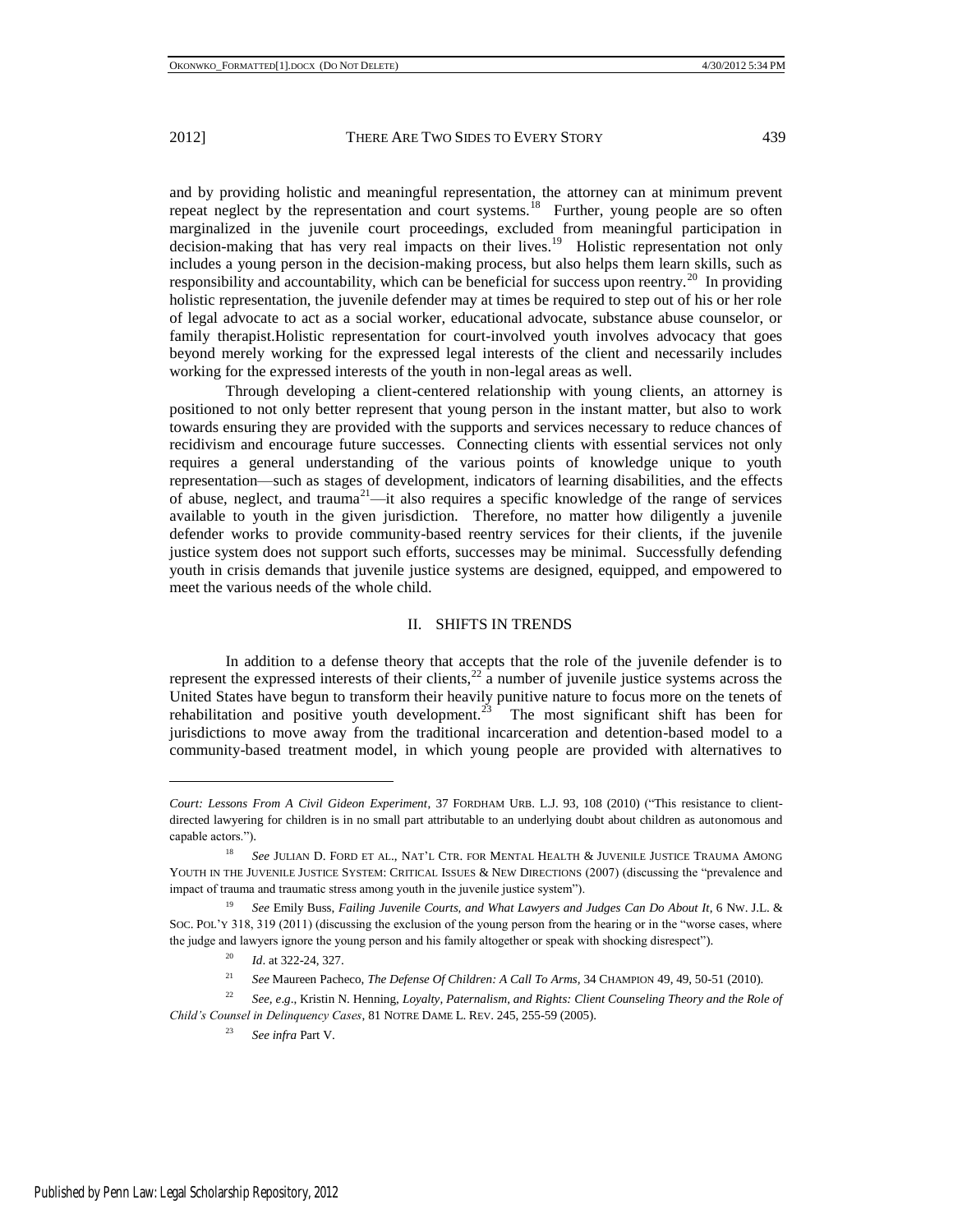incarceration that provide therapeutic, family, and strength-based supports. $24$  These developments are largely due to the emergence of studies indicating that traditional models of juvenile justice based on institutionalization of youth have less than desirable impacts on youth and communities, including minimal effects on recidivism rates and physical and emotional abuses perpetrated by the very system charged with caring for youth.<sup>25</sup>

The state of Missouri has led the charge in these reform efforts, pioneering a model that has been hailed as a beacon of success and that has been adopted in various forms throughout the nation.<sup>26</sup> The two central tenets of the "Missouri Model" are reducing the number of youth in detention by identifying youth who pose minimal threat to public safety and providing them with community- based services and for those youth who do require secure detention, abandoning the warehousing model of detention in favor of smaller facilities based in local communities that provide intensive, clinical-based services aimed at behavior modification and successful reentry into society.<sup>27</sup> Through this model, the state has not only reduced expenditures on juvenile corrections, but has most importantly reduced the number of young people in secure detention, significantly reducing recidivism rates among system-involved youth.<sup>2</sup>

### III. THE INTERSECTION OF JUVENILE JUSTICE ADVOCACY AND JUVENILE **DEFENSE**

Since *In re Gault*, the Supreme Court case that ushered in the juvenile justice system as it is currently configured, juvenile justice reform has been a fluid and constantly changing concept. During the 1980s and early 1990s, "juvenile justice reform" referred to moving away from the rehabilitative constructs imagined by *Gault*.<sup>29</sup> However, following this period, from the mid-tolate 1990s to the present, juvenile justice reform has increasingly referred to the movement away

<sup>24</sup> *See infra* Part V.

<sup>25</sup> *See, e*.*g*., BARRY HOLMAN & JASON ZIEDENBERG, JUSTICE POLICY INST., THE DANGERS OF DETENTION: THE IMPACT OF INCARCERATING YOUTH IN DETENTION AND OTHER SECURE FACILITIES 2-3 (2006).

A recent literature review of youth corrections shows that detention has a profoundly negative impact on young people's mental and physical well-being, their education, and their employment. . . . [T]here is credible and significant research that suggests that the experience of detention may make it more likely that youth will continue to engage in delinquent behavior, and that the detention experience may increase the odds that youth will recidivate.

*Id*.

l

<sup>26</sup> *See* Dick Mendel, *Small Is Beautiful: The Missouri Division of Youth Services*, ADVOCASEY, Spring 2003, at 28, 34-38; RICHARD A. MENDEL, ANNIE E. CASEY FOUND, THE MISSOURI MODEL: REINVENTING THE PRACTICE OF REHABILITATING YOUTHFUL OFFENDER 5 (2010) [hereinafter REINVENTING THE PRACTICE]; *see generally* Solomon Moore, *Missouri System Treats Juvenile Offenders With Lighter Hand*, N.Y. TIMES, Mar. 26, 2009, http://www.nytimes.com/2009/03/27/us/27juvenile.html (discussing the Missouri Model adaptation).

<sup>27</sup> REINVENTING THE PRACTICE, *supra* note 26, at 5.

<sup>28</sup> RICHARD A. MENDEL, AM. YOUTH POLICY FORUM, LESS COST, MORE SAFETY: GUIDING LIGHTS FOR REFORM IN JUVENILE JUSTICE 11-13 (2001) (presenting findings that Missouri has both lower costs than the eight surrounding states—\$94 versus \$140 per young person from ages 10-17—as well as a "failure rate one-half to two-thirds below that of most other states" as measured by preventing parole violations and recommitting of youths).

<sup>29</sup> *See* D.A. Andrews & James Bonta, *Rehabilitating Criminal Justice Policy and Practice*, 16 PSYCHOL. PUB. POL'Y & L. 39, 41-42 (2010) (discussing the trend away from rehabilitation and towards punishment in the decades following *Gault*).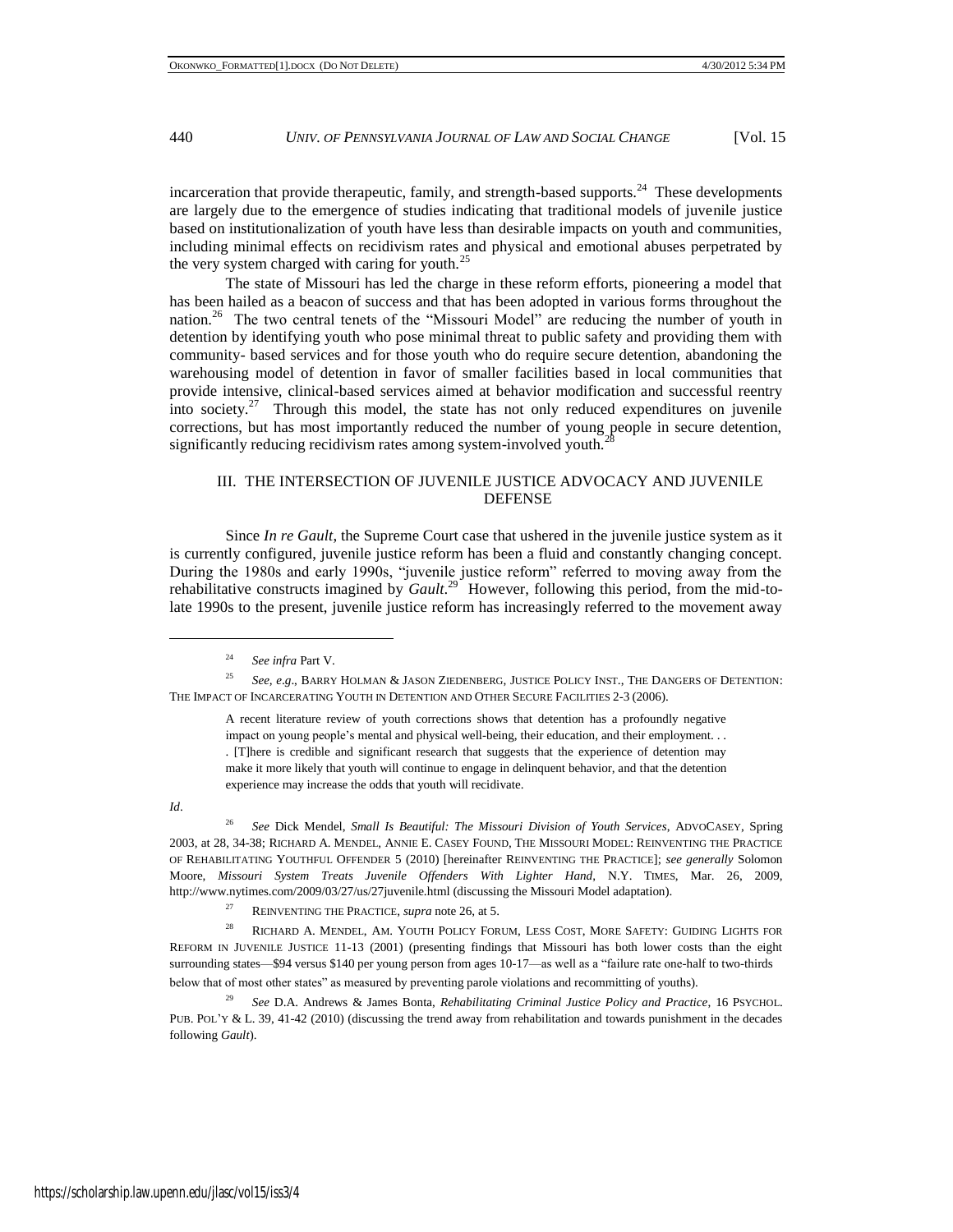from deterrence-based juvenile justice systems.<sup>30</sup>

The components that comprise juvenile justice systems have also changed accordingly. Implementing juvenile justice reform during the juvenile "super-predator" era meant moving away from systems focused on rehabilitation. These type of reforms often meant increased reliance on incarceration.<sup>31</sup> Currently, juvenile justice reform has come to refer to the movement to implement the Missouri Model, or a modified version thereof, in a particular jurisdiction. This model seeks to allow low- to medium-risk youth to remain in the community while receiving intensive rehabilitative services.<sup>32</sup> The highest risk youth are alternatively held in small, homelike facilities close to their communities.<sup>33</sup> The shuttering of large, warehouse-like detention facilities in favor of smaller, more therapeutic-focused facilities is a hallmark of a reformed juvenile justice system.<sup>34</sup>

An effective and coordinated advocacy platform is crucial to highlighting the benefits of juvenile justice reform to the general public and political decision makers. This effort needs both policy advocates and juvenile defenders to articulate the political, fiscal, legal, and social benefits of a reformed system. This is where the work of juvenile justice advocates and juvenile defenders intersect. The work to make plain the benefits of juvenile justice reform is done most effectively when advocates and attorneys combine their various skill sets and knowledge bases to make clear for policymakers the benefits of juvenile justice reform.

Importantly, the work of each of these groups also has a positive impact on, and increases the options available to, the other. This section will examine how juvenile justice policy advocacy can enhance legal representation of at-risk youth and increase the options available to juvenile defenders in working to fulfill their clients' stated interests. Also, this section will explain how juvenile defenders can contribute to policy advocacy and how effective policy advocacy must include the participation of juvenile defenders.

Juvenile justice reform advocates utilize personal stories, research and data, studies of evidence-based programs, and grassroots advocacy to persuade legislatures, administrations, and the general public of the long-term benefits of juvenile justice reform. They seek to improve outcomes for young people who are in contact with the criminal justice system and to install systems that provide meaningful opportunity for rehabilitation. Research has continued to show this rehabilitation is best achieved by applying positive youth development principles and by implementing systems that are designed, equipped, and empowered to meet the various needs of the whole child.<sup>35</sup> At the core of this mission is the belief that young people have the ability to

l

<sup>35</sup> Christopher Peterson, *Preface*, ANNALS AM. ACAD. OF POL. & SOC. SCI., Jan. 2004, at 6, 9.

The vision of the good youth that emerges is a young person who experiences more positive affect than negative affect, who is satisfied with his or her life as it has been lived, who has identified what he or she does well and uses these talents and strengths in a variety of fulfilling pursuits, and who is a contributing member of a social community. And of course, safety and health are importantly in

<sup>30</sup> *See* Elizabeth S. Scott & Laurence Steinberg, *Social Welfare and Fairness in Juvenile Crime Regulation*, 71 LA. L. REV. 35, 62-63 (2010).

<sup>31</sup> *Id*. at 41-43.

<sup>32</sup> *See* REINVENTING THE PRACTICE, *supra* note 26, at 5.

<sup>33</sup> *Id*.

<sup>34</sup> *See* Kirk Mitchell, *With Fewer Kids Held, Colorado to Close Two Juvenile Detention Facilities*, DENVER POST, Oct. 6, 2011, http://www.denverpost.com/news/ci\_19050999 (discussing the closure of juvenile facilities in Colorado as a result of fewer juvenile detentions); *see also* Editorial, *Better Care for Troubled Youth*, N.Y. TIMES, Jan. 26, 2012, at A30.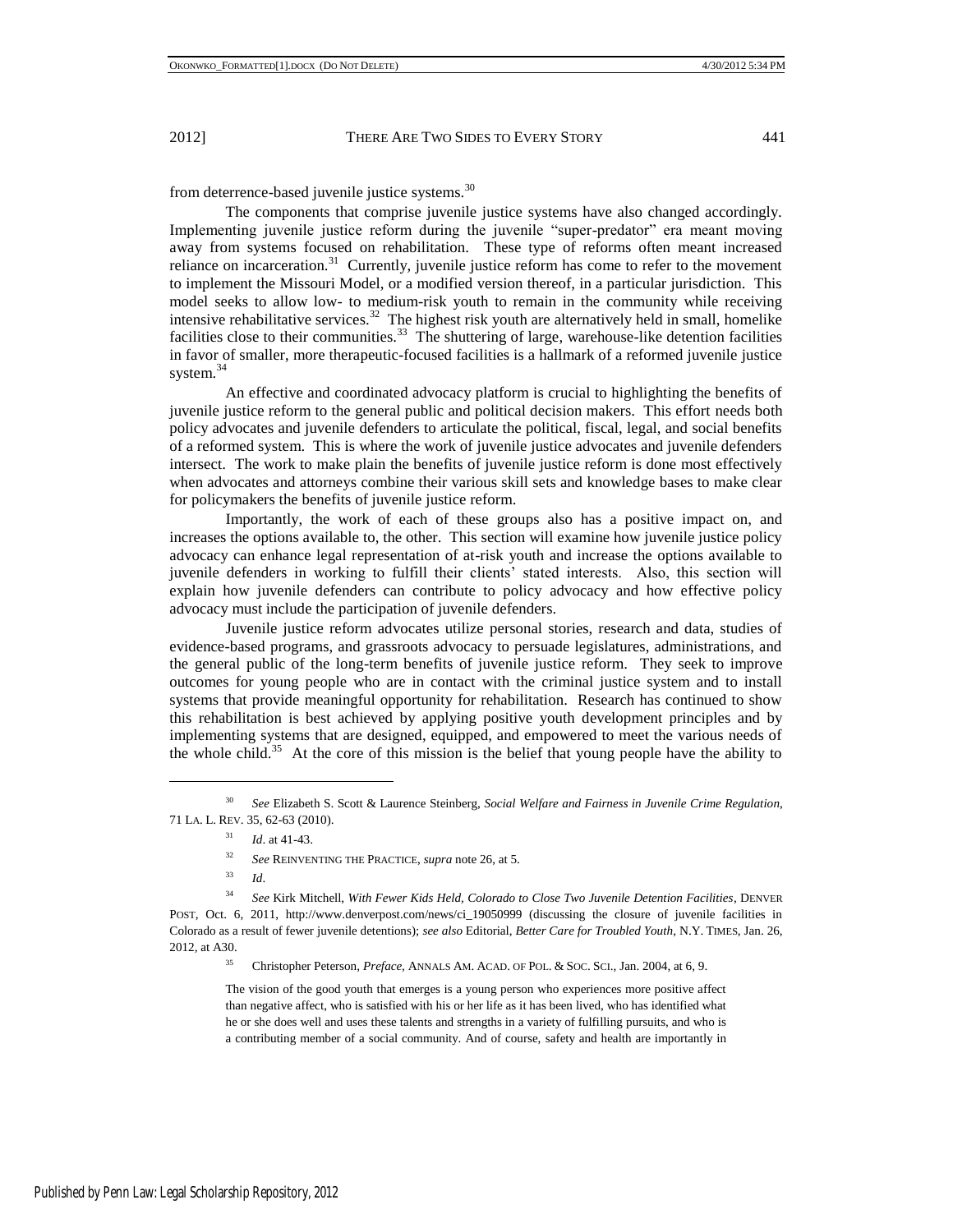change, rise above their present circumstances, and move past youthful mistakes. Providing youth with alternatives to detention is more likely to allow court-involved youth to avoid the collateral consequences of incarceration that can derail their progress to successful adulthood. The push to implement such alternatives is a cornerstone of juvenile justice reform. Alternatives to detention also expand the options for defense attorneys representing court-involved youth.<sup>36</sup>

The effects of successful juvenile justice reform advocacy are evident in the juvenile defender's courtroom. In most jurisdictions, the first contact a defense attorney has with an arrested youth is immediately prior to their first court appearance. At their first appearance, the stated interests or the needs of a young person before the court are likely to be simple: "I want to go home" or "I don't want to be locked up anymore." A defense attorney should be equipped to make an argument to the court in favor of granting these basic requests. This is usually an exercise in examining some basic social factors. For example, does the youth have a family member or guardian willing to take him home? Is the youth connected to school and attending regularly? Is the youth engaged in pro-social activities? Is this occasion the youth's first appearance before the court? If the answer to these questions, or most of them, is yes, and the attorney can show the youth is not a danger to himself or the community, it is likely that the argument for release will be successful.

Community-based supervision is a core principle of juvenile justice reform advocacy. $37$ Advocates have consistently sought to implement community-based alternatives to detention for court-involved youth. These efforts have resulted in a number of alternatives that are now considered essential components of a reformed juvenile justice system. At the core of the movement to supervise youth in the community is the idea that youth should be housed in the least restrictive setting consistent with public safety.<sup>38</sup> Evening reporting centers,<sup>39</sup> group homes,

*Id*.

l

<sup>36</sup> *See* REINVENTING THE PRACTICE, *supra* note 26, at 5 (explaining alternatives available under the Missouri Model).

<sup>37</sup> *See* NAT'L JUVENILE JUSTICE NETWORK, BRINGING YOUTH HOME: A NATIONAL MOVEMENT TO INCREASE PUBLIC SAFETY, REHABILITATE YOUTH AND SAVE MONEY 8 (2011) (recommending that the closure of poorly run facilities should not result in the transfer of youth to more secure facilities but rather to less costly and more effective community-based programs).

<sup>38</sup> James Austin et. al., *Alternatives to the Secure Detention and Confinement of Juvenile Offenders*, JUV. JUST. BULL. (Office of Juvenile Justice and Delinquency Prevention, U.S Dep't of Justice, Washington D.C.), Sept. 2005, at 1, 9.

Some youth may require long-term placement in a maximum security facility, while others may be better suited to a short-term program with fewer security restrictions. These decisions should be based on the seriousness of the youth's current offense, prior system involvement, history of escape, and other factors shown to be related to the risk posed to public safety. In the detention risk assessment process, youth are sometimes placed in restrictive settings regardless of their level of risk because agency policy or state law requires it. The custody classification system strives to place the youth in the least restrictive custody level required to ensure the safety of staff and other youth.

*Id*. at 9.

<sup>39</sup> Evening reporting centers provide youth with supervision and educational and recreational counseling during the afternoon and evening. The youth are picked up from either school or home, and returned home in the evening following the program. *See, e*.*g*., Keri D. Brown & Nancy H. Baird, *Rethinking Juvenile Detention In Harris Count*y, HOUSTON LAW, Nov./Dec. 2010, at 28, 29 (discussing juvenile detention policy reform in Harris County Texas).

place as the background or context of this vision. A positive youth development program is one that effectively targets one or more of these facets.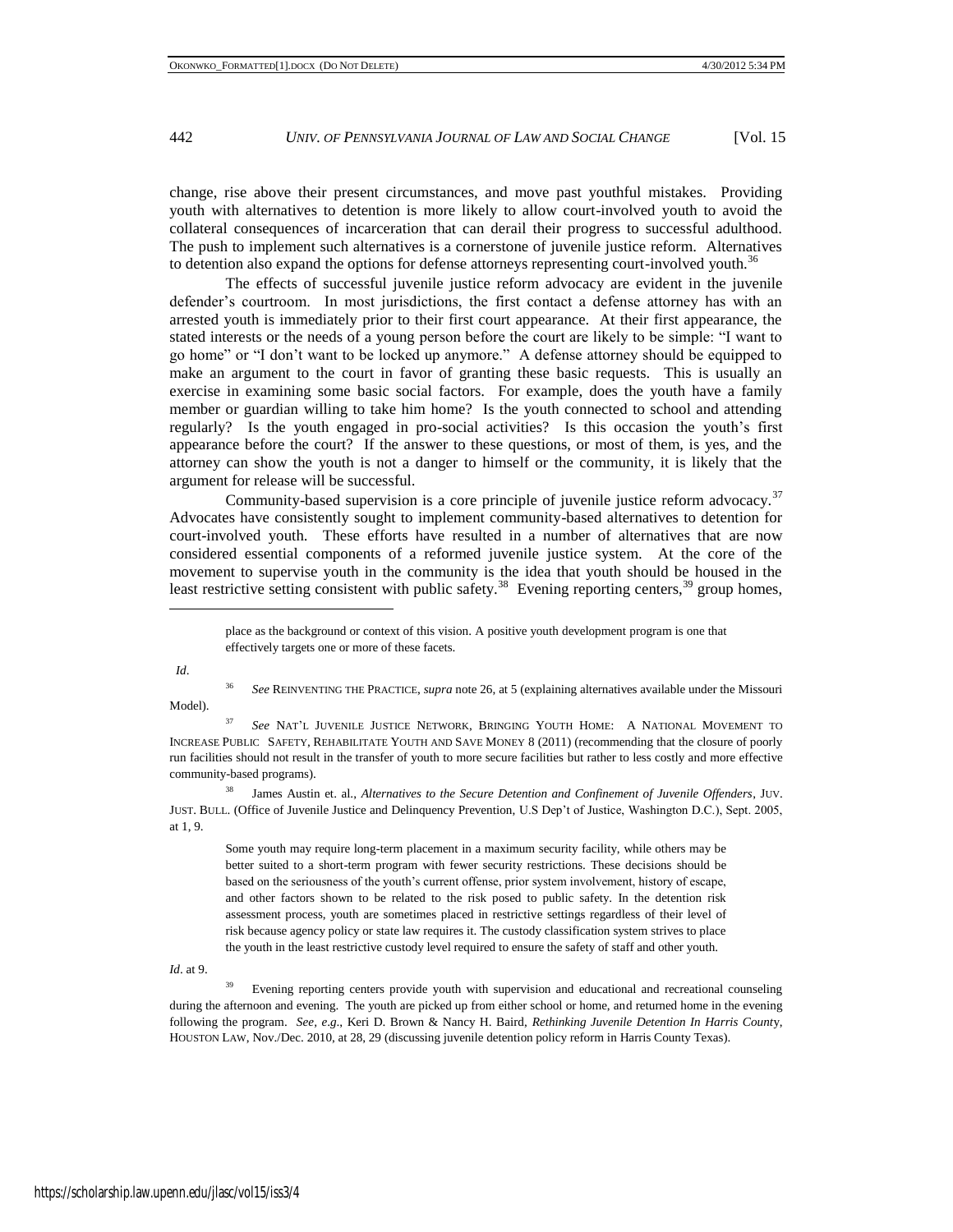Global Positioning System ("GPS") monitoring, and supervision by participation in communitybased programs such as mentoring programs, athletic programs or educational programs are all potential alternatives to detention that are now in use due to the work of juvenile justice reform advocates.<sup>40</sup>

The absence of these positive social factors does not relieve the juvenile defender of the duty to make arguments for release if that is the stated interest of their client.<sup>41</sup> Though most defense attorneys wish that each of their clients had a great amount of positive social factors, unfortunately, that is rarely the case. In many jurisdictions, young people who are in contact with the court are among the community's most disadvantaged youth.<sup>42</sup> In these situations, it is the responsibility of the defense attorney to hear the stated interest of the young person and make the argument that the availability of community-based services can either make up for or approximate positive social factors and make release the proper decision. Evening reporting centers can be an alternative for young people who are deemed to possess a risk level that may warrant constant supervision outside of school hours, but not secure detention.<sup>43</sup> Shelter houses and group homes are available for young people who do not have a stable or supportive family available to participate in their rehabilitation, but are not deemed a danger to themselves or the community. GPS monitoring can be used alone or in combination with another alternative to detention and can assure the court and supervisory agencies that the young person is where they should be when they should be there. Supervision through participation in community-based organization programming can be used for the lowest risk youth whom the court nonetheless wants to ensure are connected to positive peer influences and participating in pro-social activities.

The existence of pre- and post-disposition alternatives to detention and the availability of community-based services that provide the requisite supervision for court-involved youth are all characteristics of a reformed juvenile justice system. This continuum of care is a system that juvenile justice advocates continually work to implement in jurisdictions across the country. Juvenile defenders can enhance their practice by becoming aware of the variety of existing alternatives to detention. Where these alternatives exist, the juvenile defender should also become familiar with community-based organizations that provide services to young people. Through connecting clients to these organizations and familiarizing themselves with their programmatic benefits, defense attorneys are provided with an alternative argument to secure detention. This argument still allows defense attorneys to advocate for release from secure detention even if that release is not completely supervision-free.

Juvenile justice reform advocates employ coalition-building tactics that bring together a variety of professionals, practitioners, and youth workers to persuade administrations and legislatures to adopt system-wide reform. Juvenile defense attorneys are important members of these coalitions. Advocates for juvenile justice reform optimize their effectiveness in the fight for reform when the coalition for change includes juvenile defenders in advocacy campaigns because

<sup>40</sup> *See infra* Part V.C.

<sup>&</sup>lt;sup>41</sup> There is the possibility that a particular youth may not want to be released into the community; however, that is a rare occurrence and in our experience, we have rarely seen a client who wished to stay detained if given the opportunity to be released.

<sup>42</sup> *See* Elizabeth K. Anthony et al., *Coming Back Home: The Reintegration of Formerly Incarcerated Youth with Service Implications*, 32 CHILD. & YOUTH SERVICES REV. (2010), 1273-75 (describing both the characteristics of system-involved youth, such as living in a high-crime neighborhood, limited educational and employment opportunities, and largely untreated health problems, as well as the service needs of youth upon reentry).

<sup>43</sup> Brown & Baird, *supra* note 39, at 29.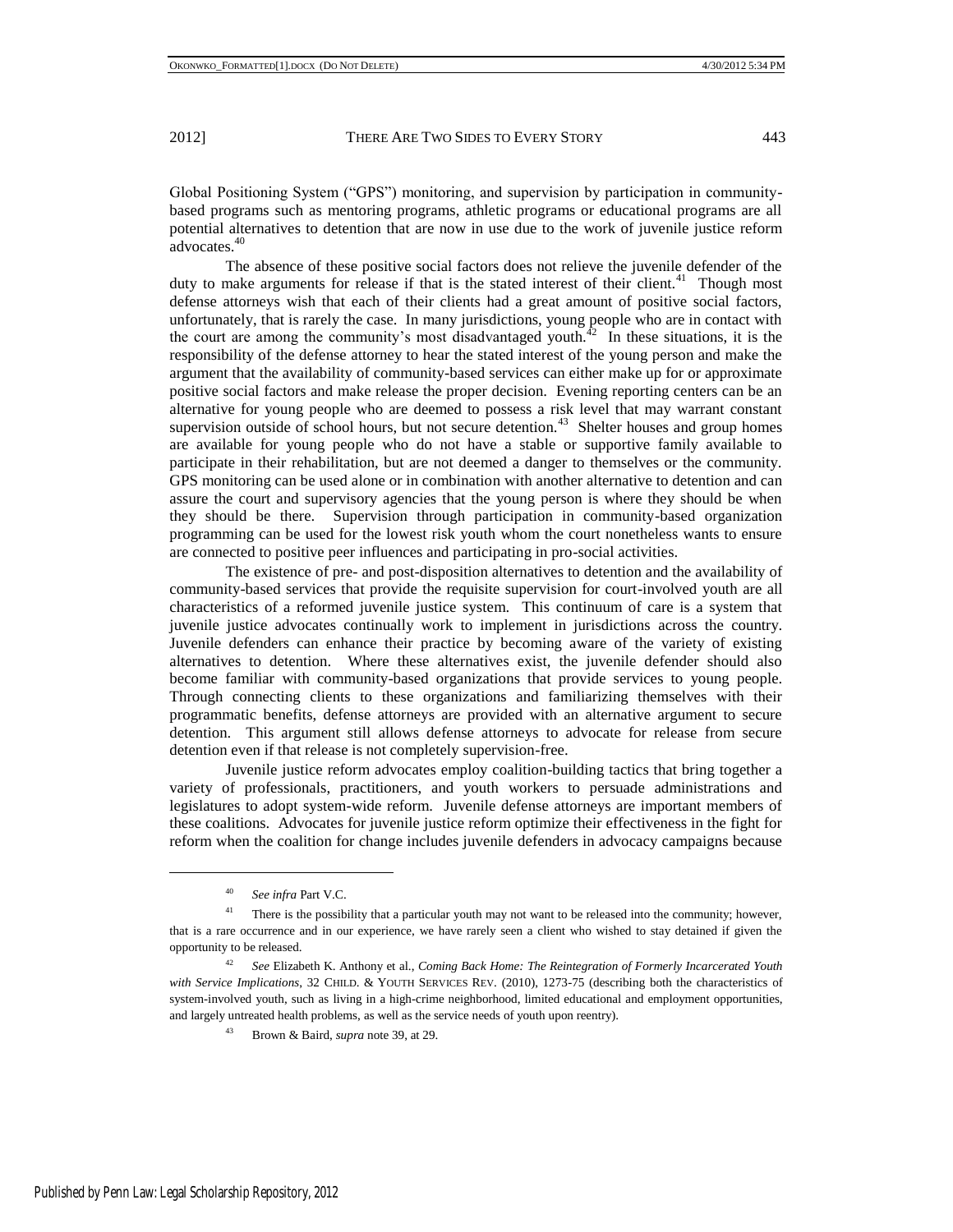the defenders perform three important functions. First, they provide contemporaneous feedback on how the juvenile justice system in a particular jurisdiction is performing.<sup>44</sup> Second, they contribute personal anecdotes from their work with the youth in the justice system.<sup>45</sup> Third, defense attorneys are able to provide advice and counsel on the practical effects of proposed reform and warn advocates of potential negative unintended consequences of reform.<sup>46</sup>

Defense attorneys are early witnesses to the performance of the continuum of care in the juvenile justice system. As they are closest to young people in the juvenile justice system, defense attorneys can provide crucial identification and clarification of broader systemic issues and provide advocates examples of injustices or inadequacies in the system.<sup>47</sup> If defense attorneys witness the same youth coming back through the system, they can draw attention to the fact that there are clearly system components that are not functioning properly.

Defense attorneys also provide advocates information on the sentencing behavior of judges. Absent a youth being deemed a danger to themselves or the community, the level of supervision or community-based services ordered by judges as part of the disposition of a case indicates how confident they are in the performance of the components that comprise the juvenile justice system.<sup>48</sup> Judges are less inclined to order alternatives to detention or to allow youth to be supervised by community-based services if they believe those components are not performing properly, not adequately supervising youth, or not protecting public safety.<sup>49</sup> Possessing this realtime information from defense attorneys improves the effectiveness of juvenile justice advocates. This information is invaluable in crafting strategies to improve existing alternatives to detention and in crafting proposals for expanded community-based services.

Juvenile justice reform advocates must always be cognizant of the real-life impacts of proposed reforms. Some reform programs have a human cost as well as a benefit for youth. Defense attorneys can provide advice and counsel on the practical effects of proposed policies as well as help advocates strategically devise policy positions that do not have unintended and harmful consequences for court-involved youth.<sup>50</sup> For example, a program that diverts youth by issuing a citation in lieu of arrest on its face seems to follow reform principles: diversion rather than arrest, reducing time spent in secure detention, and treating low-risk youth appropriately.

<sup>48</sup> There is a belief that in Washington, D.C. some judges were more inclined to commit youth to DYRS knowing that they would receive services not available anywhere else in the juvenile justice system.

<sup>49</sup> *See* ANNIE E. CASEY FOUND., *JDAI interviews Cook County Juvenile Judge Carol Kelly*, http://www.aecf. org/MajorInitiatives/JuvenileDetentionAlternativesInitiative/Resources/JDAI/2011/Spring%202011/JDAI%20Interview/J DAI%20interviews%20Cook%20County%20Juvenile%20Judge%20Carol%20Kelly.aspx (last visited Mar. 10, 2012). When asked her opinion on what factors helped reduce the juvenile population in the Cook County Juvenile Temporary Detention Center, Judge Carol Kelly said the following:

A simple thing like switching our electronic monitoring program from radio frequency technology to global positioning systems eliminated the requirement for a home phone. Judges have more confidence in this system, being able to locate youth at any time, and are now more likely to put a youth on electronic monitoring without an overnight stay in detention.

*Id*.

l

Lavy & Carey, *supra* note 44, at 48.

<sup>44</sup> Jody Kent Lavy & Naoka Carey, *Juvenile Justice: Juvenile Life Without Parole: An Opportunity For Advocates And Attorneys To Work Together To Effect Change*, 35 CHAMPION 46, 48 (2011).

<sup>45</sup> *Id*.

<sup>46</sup> *Id*.

<sup>47</sup> *Id*.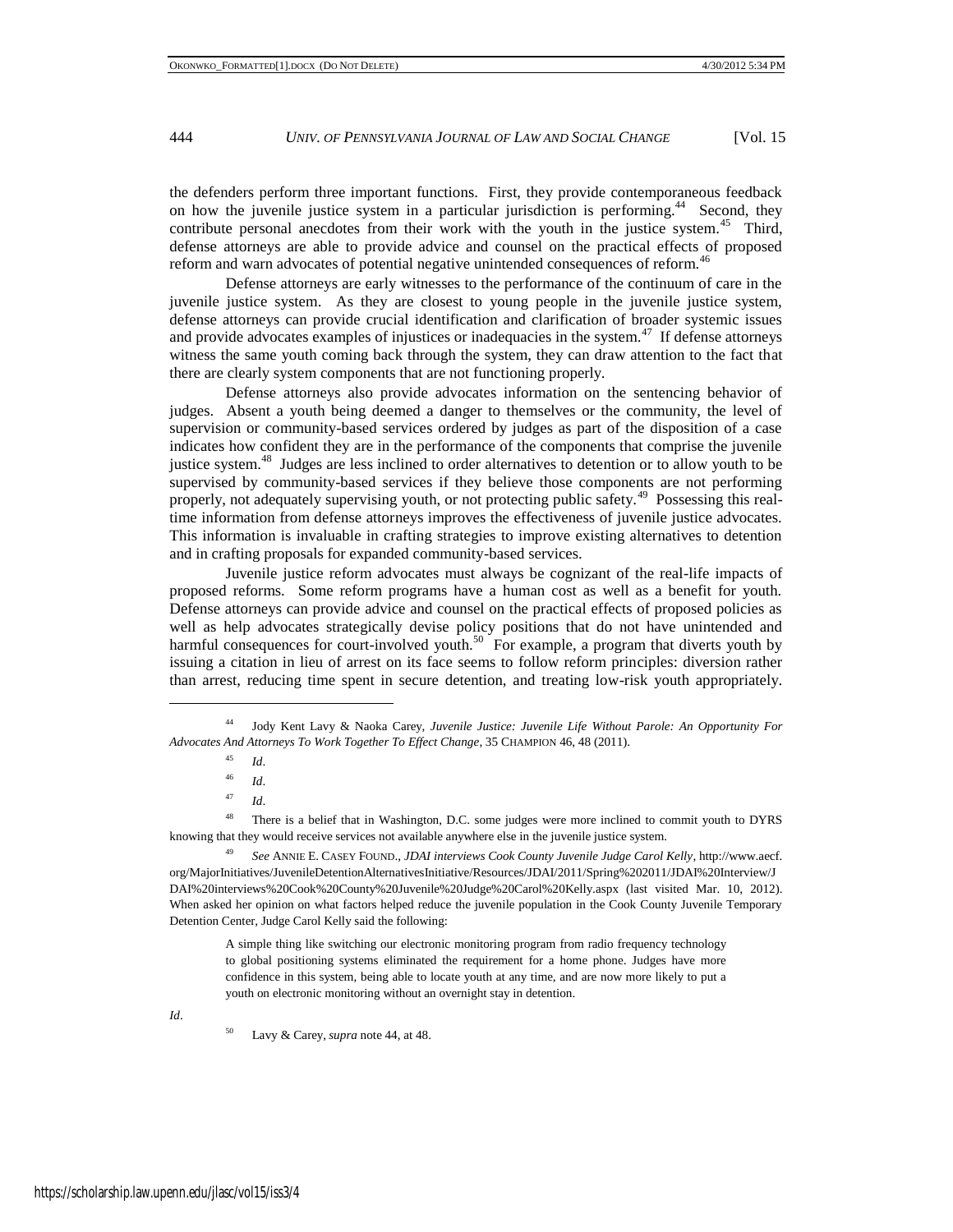However, a concern brought by defense attorneys is that such a program has "net-widening" potential. That is, because police do not have make a formal arrest that has accompanying lengthy procedures, they are able to issue citations to more youth, thereby causing more youth to become involved with the court. This unintended consequence may not be readily discernible to advocates who are often not privy to police conduct to the extent juvenile defenders are.

# IV. EXAMPLES OF ADVOCACY EFFORTS TO IMPLEMENT SYSTEMIC REFORMS

As the Missouri Model has been adopted and adapted in various state and local jurisdictions in response to specific histories and acute needs, it is generally accepted that holistic system reform includes some or all of a number of critical indicators: "[I]arge scale institutional reform," "[r]eturning young people to juvenile court jurisdiction," "[s]trengthening aftercare services to help young people return to their communities," "[i]mproving juvenile conditions of confinement," "[p]roviding mental health treatment to young people who need it," "[i]nvesting in services rather than state confinement," and "[i]mproving juvenile defense."<sup>51</sup>

The following three reform efforts provide promising examples of communities taking steps to convert their systems into youth-supporting institutions. While at varying stages of the reform effort, they provide insight into how communities, advocates, and legal professionals can leverage power and resources to demand positive change. The examples focus on three of the key aspects of the reform efforts: raising the age of juvenile court jurisdiction, closing large-scale detention facilities in favor of smaller, community-based facilities, and investing in wrap-around services to meet the needs of the whole youth.

# *A. Connecticut – Raising the Age<sup>52</sup>*

In 1995, the Connecticut state legislature implemented a "tough on crime" bill that resulted in the criminalization of the juvenile court and made transfers to adult court an easier process.<sup>53</sup> The results of the shift in policy eventually led to a state-mandated review of conditions in the system,<sup>54</sup> which yielded findings in a 2001 report by the Connecticut Policy  $\&$ Economic Council (CPEC) indicating that the system was actually causing *increased* delinquency in the youth population and recommending evidence based programming and less supervision of

(2010).

l

*Id*.

<sup>53</sup> 1995 Conn. Pub. Acts 1081, 1081-82; *see also* 2000 Conn. Pub. Acts 739, 739 (expanding the age of jurisdiction for status offenses).

<sup>51</sup> ZIEDENBERG, *supra* note 3, at 4-5.

<sup>52</sup> *See* Merril Sobie, *Pity the Child: The Age of Delinquency in New York*, 30 PACE L. REV. 1061, 1065

<sup>[</sup>T]he juvenile delinquency age limitation is not absolute. Most states adhere to the general rule, but exempt very violent offenses committed by older adolescents. . . . The majority of states provide for "transfer," whereby juvenile courts determine whether an older adolescent who is accused of committing a violent felony should be treated as a juvenile or, alternatively, should be transferred to adult courts for criminal prosecution. Other states permit a prosecutor to "direct file" in the criminal court, thereby by-passing the juvenile court. Still others exempt certain enumerated offenses committed by older children from juvenile court jurisdiction entirely.

<sup>54</sup> 2000 Conn. Pub. Acts 678, 678-89.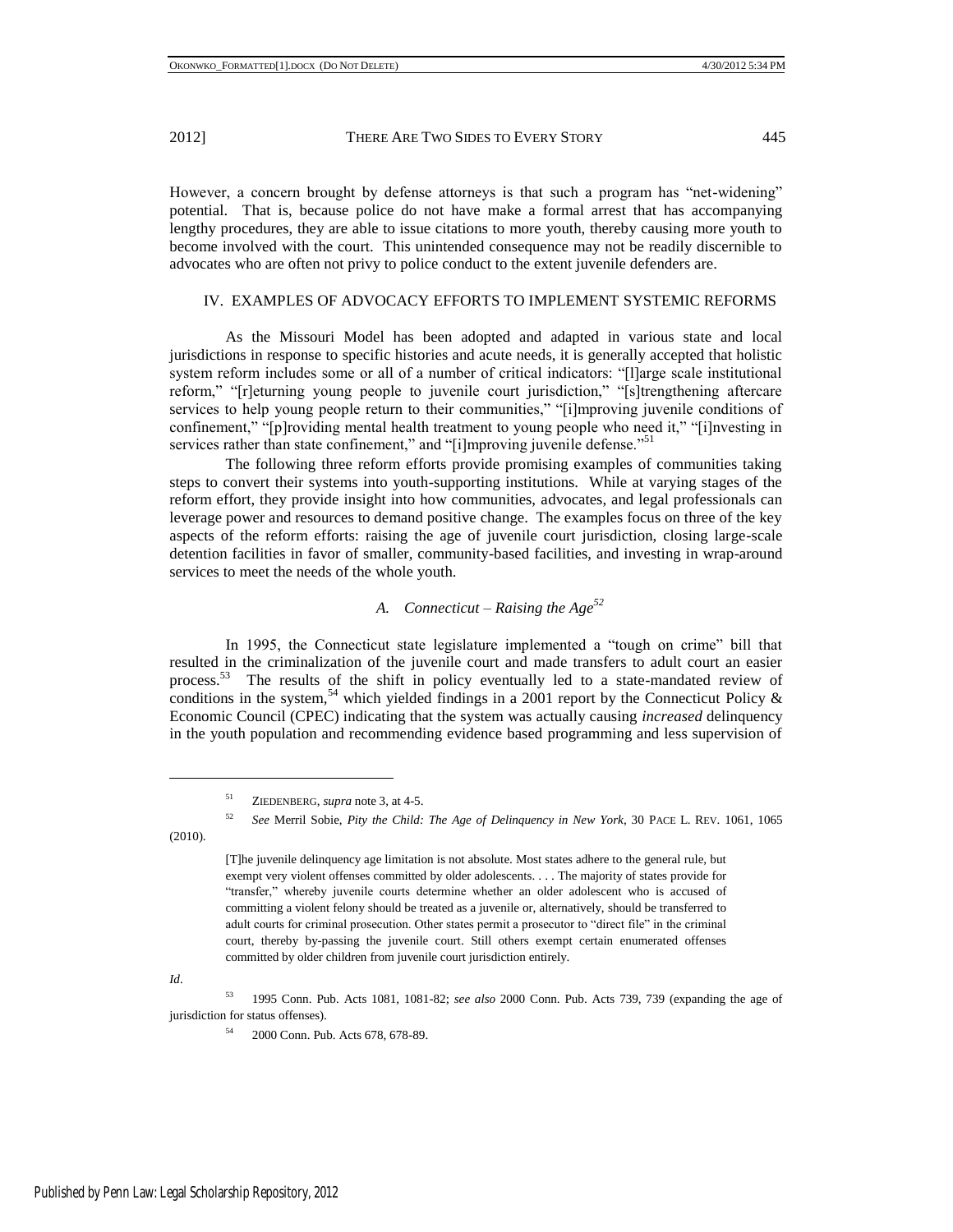low-risk youth.<sup>55</sup>

The CPEC report brought attention to the fact that Connecticut had a system that was failing young people and failing the community by not taking effective steps to provide for public safety. A number of advocacy groups came together to advocate for systemic reform in 2001 and created the Connecticut Juvenile Justice Alliance, which made a number of strides that have resulted in a much-reformed system.<sup>56</sup>

Advocacy efforts began to gain real traction after the tragic suicide of a 17-year old youth with a history of mental illness, who was detained on a parole violation.<sup>57</sup> In addition to decriminalizing status offenses in  $2005$ ,<sup>58</sup> after a strategic "Raise the Age" advocacy campaign, the Connecticut state legislature adopted legislation changing the processing and treatment of status offenders in the system and raising the age of juvenile delinquency.<sup>59</sup> The bill included a staged implementation plan, with sixteen year olds rejoining the juvenile system in 2010 and seventeen year olds scheduled to rejoin in 2012.<sup>60</sup> Although members of the opposition sought for a repeal of "Raise the Age", the plan was implemented and has resulted in more than 6,000 sixteen year olds being kept out of adult court in the first eighteen months of implementation.<sup>61</sup>

#### *B. Louisiana – Closing a Warehouse-like Facility*

Prior to implementing system-wide reform, the state-run juvenile institutions in Louisiana bore the hallmarks of a failed justice system—disproportionate numbers of youth of color, often charged with non-violent offenses, were serving time in detention in inhumane conditions where they were victims of physical and emotional abuse.<sup>62</sup> In part, the conditions of confinement came to the DOJ's attention due to the work of juvenile justice advocates.<sup>63</sup> Their advocacy contributed to the creation of the Louisiana Juvenile Justice Commission in 2001 with benchmarks that include increasing transparency and the availability of information to the public

<sup>55</sup> VICTORIA D[OUGHERTY](http://www.google.com/search?tbo=p&tbm=bks&q=inauthor:%22Victoria+Dougherty%22) ET. AL., CONNECTICUT POLICY AND ECON. COUNCIL, STATE OF CONNECTICUT JUVENILE JUSTICE PROGRAMS: RECIDIVISM OUTCOME EVALUATION iii-iv (2002).

<sup>56</sup> CONN. JUVENILE JUSTICE ALLIANCES, HOW TO CATCH LIGHTNING IN A BOTTLE: THE CONNECTICUT JUVENILE JUSTICE ALLIANCE'S FIRST 10 YEARS 5 (2011).

<sup>57</sup> *Id*.

<sup>58</sup> 2005 Conn. Pub. Acts 778, 780 (codified as amended at CONN. GEN. STAT. § 46b-148 (2011)) (repealing the provision which allowed for children from families "with service needs"—specifically, if the child runs away from home or is truant from school—to be processed, held, or convicted as a delinquent if a court order is violated).

<sup>59</sup> 2007 Conn. Acts 1590, 1641 (Spec. Sess.).

<sup>60</sup> *Id*.

<sup>61</sup> CONN. JUVENILE JUSTICE ALLIANCES, *supra* note 56, at 21.

<sup>&</sup>lt;sup>62</sup> The conditions in four of the state's secure juvenile facilities were found so deplorable that they resulted in a 2000 settlement agreement between the state and the U.S. Department of Justice (DOJ), whereby responsibility for the provision of medical, dental, and mental health services was transferred to the Louisiana State University School of Medicine and the state was mandated to improve conditions for incarcerated youth to protect them from harm—including abuse and excessive force—while in confinement. *See* Settlement Agreement for Medical, Dental, Mental Health, Rehabilitation and Juvenile Justice Issues, *supra* note 8, at 53-54.

 $63$  The coalition to end the abuses in the Louisiana juvenile justice system was led by concerned community members and local non-profits, such as the Juvenile Justice Project of Louisiana (JJPL) and Families and Friends of Louisiana's Incarcerated Children (FFLC). *See id*.; *Statewide Juvenile Justice Reform*, JUVENILE JUSTICE PROJECT OF LA., http://jjpl.org/programs/statewide-juvenile-justice-reform (last visited Feb. 29, 2012).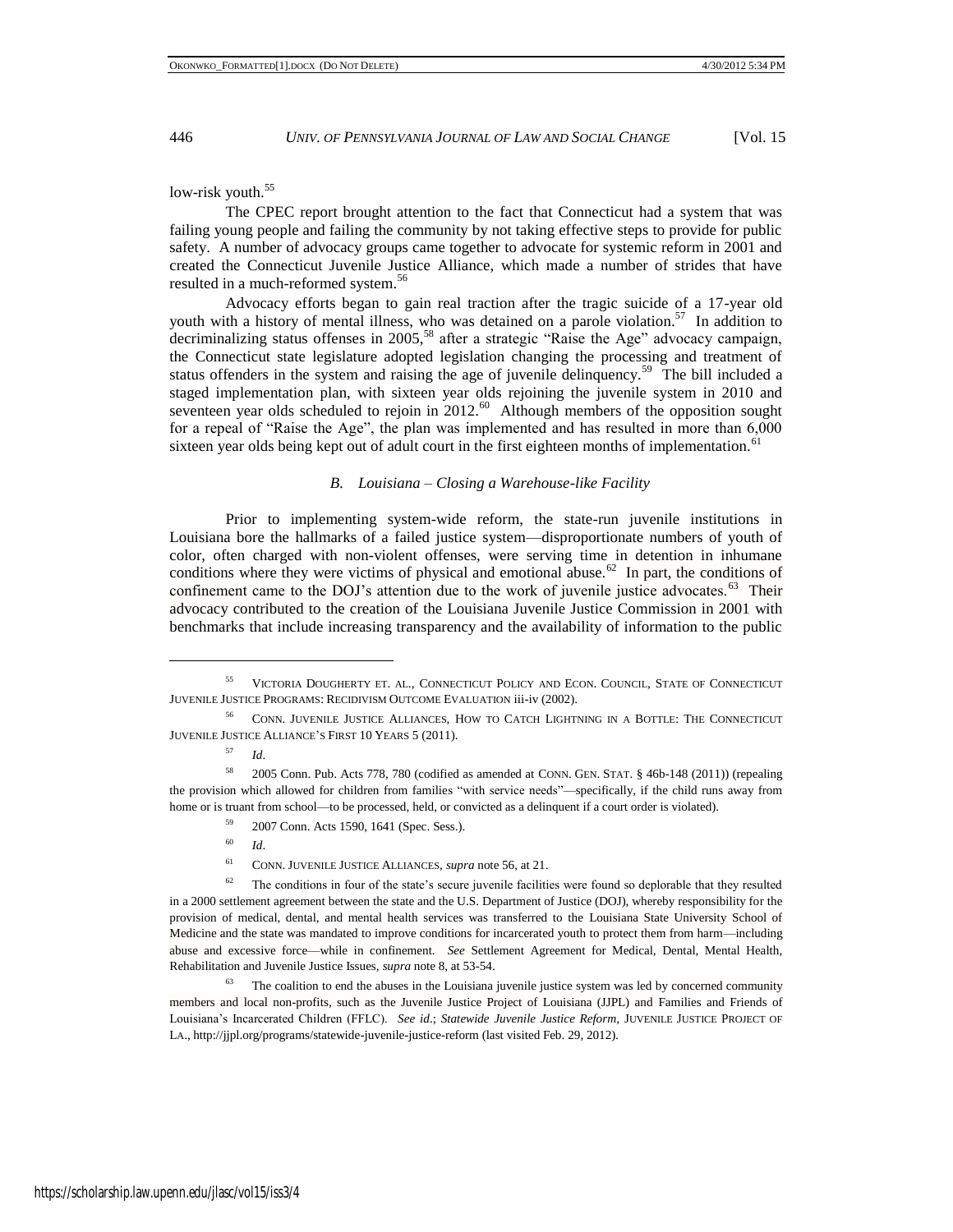on the state's juvenile justice system, identifying long and short term strategies for improving the system as a whole, $64$  as well as enacting legislation to close one of the state's most notorious youth detention facilities.<sup>65</sup>

However, reforms have not been fully implemented and there is still much work to be done in Louisiana. Advocacy groups such as the Juvenile Justice Project of Louisiana (JJPL) and Families and Friends of Louisiana's Incarcerated Children (FFCL) continue to bring attention to the conditions at various state facilities through multiple advocacy strategies, such as report writing<sup>66</sup> and first-person testimonials.<sup>67</sup>

# *C. Washington, D.C. – Implementing Community-based Services*

The story of Washington, D.C.'s juvenile justice reform is generally accepted as beginning in 1985, when the District of Columbia's Public Defender Service and the American Civil Liberties Union's National Prison Project filed the *Jerry M*. class action lawsuit,<sup>68</sup> which resulted in a Consent Decree the following year.<sup>69</sup>

In 2000, the Blue Ribbon Commission on Youth Safety and Juvenile Justice Reform (BRC) was established, $70$  comprised of members of the juvenile justice and stakeholder communities, with the charge of developing policy recommendations to bring the District into compliance with the Decree based on best practices. While the BRC initially began exploring reform efforts that ran counter to those tenets presented by the Missouri Model, members of the local and national advocacy communities joined forces<sup>71</sup> to make positive recommendations that

<sup>67</sup> *See, e*.*g*., Katy Reckdahl, *Council Refuses to Show Teen's Video Testimony*, TIMES-PICAYUNE (Nov. 11, 2008, 3:46 PM), http://www.nola.com/news/index.ssf/2008/11/council\_refuses\_to\_show\_teens.html.

<sup>64</sup> H.R. Con. Res. No. 94, 2001 Leg., Reg. Sess. (La. 2001), *available at* http://legis.la.gov/leg\_docs/01RS/ CVT3/OUT/0000IUTS.PDF.

<sup>&</sup>lt;sup>65</sup> One of the most impressive community successes was the passage of the Juvenile Justice Act of 2003. 2003 La. Acts 3697, 3697-3700 (codified at LA. REV. STAT. ANN. §§ 15:902.2-.3, :1110). This piece of legislation not only required the closure of the Tallulah Center for Youth, it set the state on a path towards creating a model of juvenile justice shaped after the Missouri Model and established an implementation committee to oversee implementation of key aspects of the Act. *See id*.

<sup>66</sup> *See, e*.*g*., JUVENILE JUSTICE PROJECT OF LA., NO BETTER OFF: AN UPDATE ON SWANSON CENTER FOR YOUTH 2-3 (2010), *available at* http://media.nola.com/politics/other/No-Better-Off-Final-Report-2.pdf (reporting on concerns at the Swanson Center such as incarceration of non-violent youth and excessive use of lockdown as well as recommending improvements).

<sup>68</sup> *See* Amended Complaint, *Jerry M*. *v*. *District of Columbia*, No. 1519-85 (D.C. Super. Ct. Jan. 15, 1986).

<sup>69</sup> *See* Consent Decree, *Jerry M*. *v*. *District of Columbia*, No. 1519-85 (D.C. Super. Ct. July 10, 1986). The decree required the city to address the deplorable conditions at the Oak Hill Youth Center, as well as commit to reducing situations of overcrowding and identifying a plan to implement a continuum of care and services for youth. The Decree also required a monitor be put in place to observe, collect information, and make recommendations to the District in its implementation of the Decree. *See id*.

<sup>70</sup> Mayor's Order 2000-130, Establishment—Blue Ribbon Commission on Youth Safety and Juvenile Justice Reform (D.C. Aug. 18, 2000).

<sup>&</sup>lt;sup>71</sup> This coalition was included the Youth Law Center, the Justice Policy Institute, the Latin American Youth Center, the Alliance of Concerned Men and others, and went on to form the Justice for D.C. Youth Coalition (JDCY). LIZ RYAN & MARC SCHINDLER, NOTORIOUS TO NOTABLE: THE CRUCIAL ROLE OF THE PHILANTHROPIC COMMUNITY IN TRANSFORMING THE JUVENILE JUSTICE SYSTEM IN WASHINGTON, D.C. 10 (2011).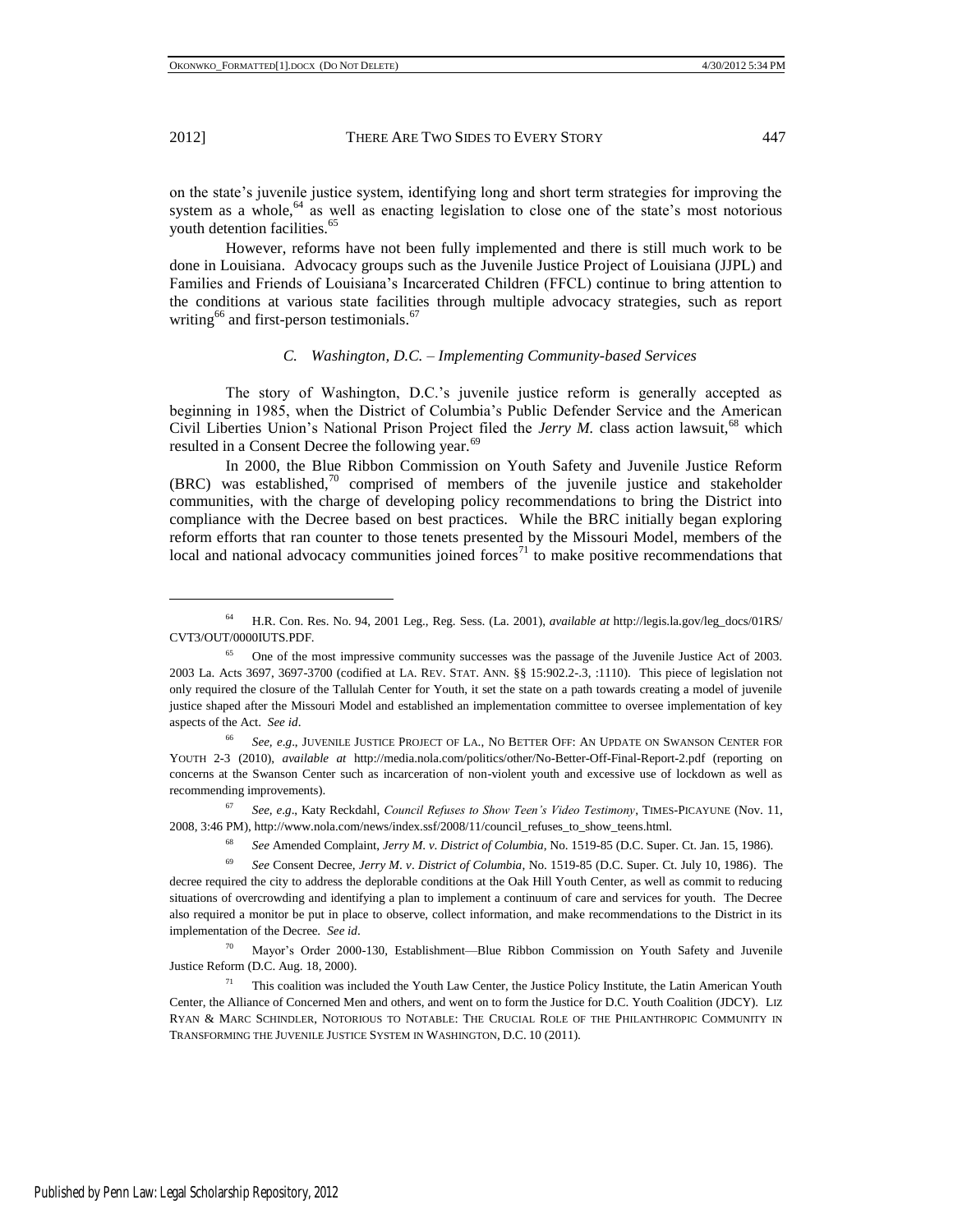resulted in the BRC recommending more holistic-based reforms.<sup>72</sup>

The coalition that had formed to work with the BRC in shaping recommendations, the Justice for DC Youth Coalition (JDYC) continued its advocacy by partnering with then-Councilmember Adrian Fenty to draft comprehensive reform legislation implementing the recommendation of the BRC, which was ultimately approved by a unanimous vote of the council in 2003 and signed into law in 2004.<sup>73</sup>

Under the leadership of the Department of Youth Rehabilitation Services (DYRS)—the new cabinet-level juvenile justice agency created by the reform legislation—Oak Hill, an inhumane institution, has been closed, a smaller homelike facility has been built, and funds have been directed to the expansion of community-based alternatives to incarceration.<sup>74</sup>Additionally, the city now supports a network of shelter homes for youth as well as after school reporting centers run by DYRS and Courts Supervision Services. Since these reforms were enacted, the District has experienced reduced incarceration rates, reduced abscondence rates, and lower recidivism rates.<sup>75</sup>

### V. EVALUATING A JURISDICTION AND ITS JUVENILE JUSTICE SYSTEM

It is important for practitioners to be aware of the components that comprise their jurisdiction's juvenile justice system. Therefore, this section will discuss some of the factors to consider when analyzing a particular jurisdiction's system. A system that contains many of these components will be a system that is focused on using treatment-based methodology to rehabilitate youth, while a system with fewer of these components may not be as far along on the spectrum of juvenile justice reform. However, a system with fewer of these components will be a jurisdiction that is ready for juvenile justice advocates and juvenile defenders to work together for reform.

### *A. Community-Based Services/Continuum of Care*

When determining in which setting to place an adjudicated youth, a rehabilitation-

<sup>75</sup> D.C. DEP'T OF YOUTH REHAB. SERVS., A JUVENILE JUSTICE SYSTEM FOCUSED ON

 $72$  Such recommendations included the closure of Oak Hill to be replaced by a "smaller, rehabilitative program; expansion of community-based programs; and a reduction of the transfer of youth into the adult criminal justice system." *Id.* 

<sup>73</sup> Omnibus Juvenile Justice Act of 2004, 52 D.C. Reg. 1188 (Feb. 11, 2005) (codified at D.C. CODE §§ 16.2301-2340). Reforms included the mandate to close the Oak Hill facility within five years and redirect substantial resources to community-based alternatives. *See* RYAN & SCHINDLER, *supra* note 71, at 11.

<sup>74</sup> In November 2009, the **"**Lead Entities and Service Coalitions**"** initiative was announced as the program that would provide youth under the care of DYRS with community-based services and supports. The stated goal of the Initiative is to **"**work closely with families in their own communities to ensure a youth**'**s successful transition to adulthood and safer neighborhoods for all.**"** DEP**'**T OF YOUTH & REHAB. SERVS., *Lead Entity and Service Coalition Initiative*, http://dc.gov/DC/DYRS/Youth+Services/Lead+Entity+and+Service+Coalition+Initiative/Lead+Entity+and+Service+Coal ition+Initiative (last visited Feb. 28, 2012) (discussing New Beginnings and Lead Entities).

IMPROVING PUBLIC SAFETY 3 (2010) ("Six months after they have been released from DYRS, most young people (75 percent) are not re-arrested. This compares favorably with other jurisdictions, and the system is working hard to further reduce the recidivism rate."). DYRS has decreased incarceration rates by using the alternative of evening reporting centers ―where young people can receive educational and vocational support, mentoring, counseling, and are *supervised* to ensure that these young people meet their court obligations." *Id.* at 2. Abscondence, the escape of youths from facilities, has fallen from 23% to 7% from 2003 to 2010. *Id*. at 3.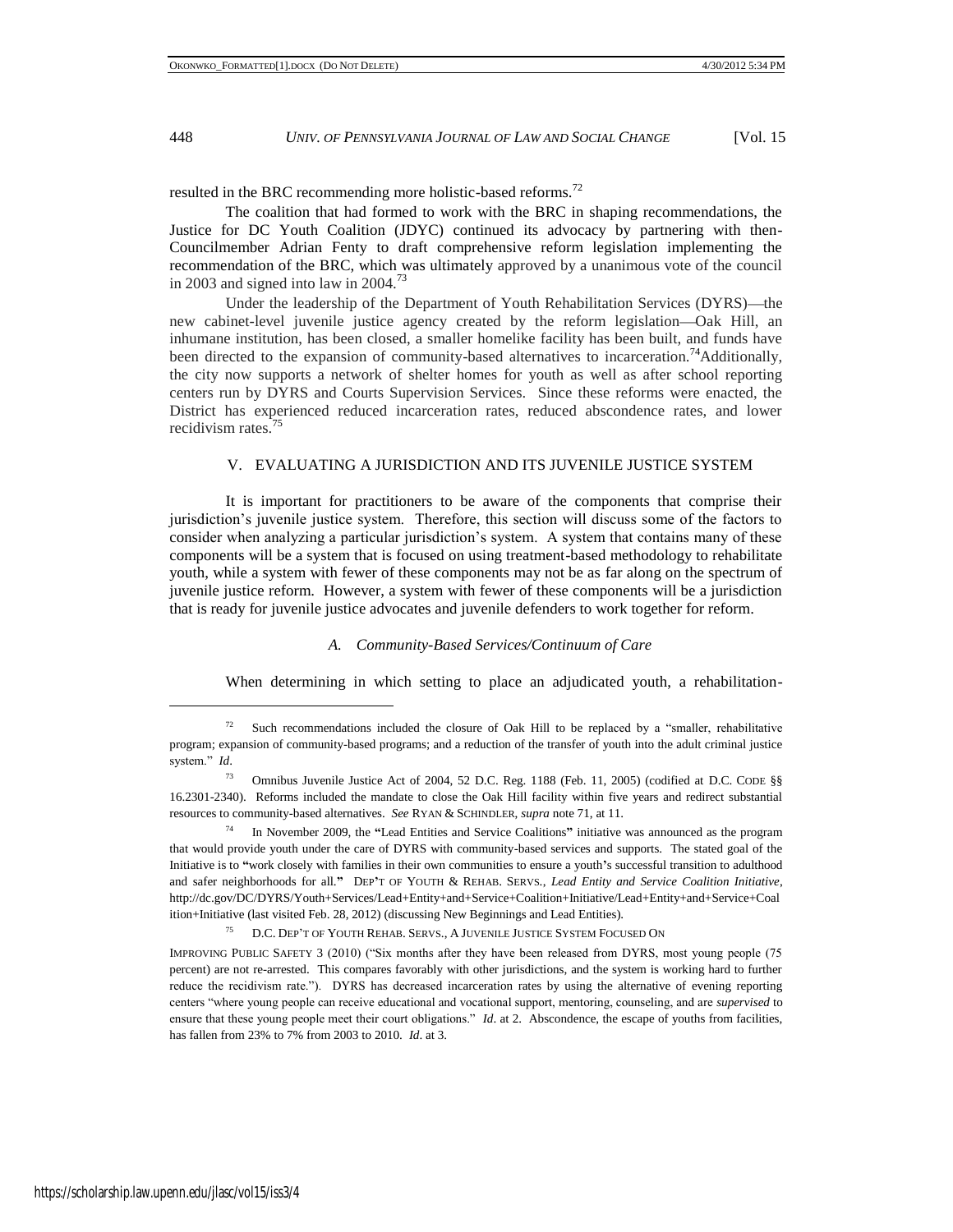focused juvenile justice system will decide on a placement that is the least restrictive setting consistent with public safety.<sup>76</sup> In order to determine what level of supervision is necessary to protect public safety, a rehabilitation-focused juvenile justice system will use a risk assessment instrument (RAI) to determine the risk level of the youth, whether detention is warranted, and/or what level of supervision is necessary.<sup>77</sup> Use of this tool allows court social workers, probation officers, judges, and attorneys to make recommendations as to a youth's treatment regime based on a uniform and objective assessment and results in more consistent placement decisions.

A reformed juvenile justice system will use an RAI that looks at factors beyond those that led to the youth's arrest. This expanded view of all of the youth's circumstances results in youth that present low and medium risk levels being supervised in the community and not in a secure detention facility. Therefore, to be considered a reformed system, the court must have the option to order a youth into a variety of facilities with varying levels of supervision appropriate to the youth's risk level. Consequently, a reformed system will have in place a continuum of care that includes community-based secure residential treatment centers, secure group homes, "unlocked" group homes, and shelter houses, all of which provide a less intensive level of supervision and allow youth to be supervised in their communities rather than in secure detention facilities.

A reformed system will also have a system of graduated sanctions, which provide a systematic range of appropriate sanctions and treatment and are grounded in the idea that state and local criminal justice staff must approach each juvenile delinquent as an individual.<sup>78</sup> The model program of graduated sanctions developed by the Department of Justice's Office of Juvenile Justice and Delinquency Prevention (OJJDP) combines treatment, rehabilitation, and appropriate sanctions, and offers a continuum of care consisting of diverse programs. This continuum includes the following regime of graduated sanctions: 1) "[i]mmediate sanctions within the community for first-time, nonviolent offenders," 2) "[i]ntermediate sanctions within the community for more serious offenders," and 3) "[s]ecure care programs for the most violent offenders."79

Another key characteristic of a reformed juvenile justice system is a structure consisting of community-based organizations that can provide a variety of services to at-risk youth. A treatment-based system will provide youth who are being supervised in the community a menu of services that address their educational, social, therapeutic, and supervisory needs. Some examples of these services are Multi-Systemic Therapy, $80$  mentoring, $81$  life skills and workforce

<sup>80</sup> *See* Mark Soler et al., *Juvenile Justice: Lessons For A New Era*, 16 GEO. J. ON POVERTY L. & POL'Y 483, 490 (2009).

<sup>76</sup> *See* Austin et al., *supra* note 38, at 8-9 (discussing the use of risk assessment to determine the need for detention or some alternative disposition).

<sup>77</sup> Edgar Cahn & Cynthia Robbins, *An Offer They Can't Refuse: Racial Disparity in Juvenile Justice and Deliberate Indifference Meet Alternatives That Work*, 13 UDC/DCSL L. REV. 71, 94 (2010).

<sup>78</sup> OFFICE OF JUVENILE JUSTICE & DELINQUENCY PREVENTION, U.S. DEP'T OF JUSTICE, GUIDE FOR IMPLEMENTING THE COMPREHENSIVE STRATEGY FOR SERIOUS, VIOLENT, AND CHRONIC JUVENILE OFFENDERS 8-10 (James C. Howell ed., 1995).

<sup>79</sup> *Id*. at 133.

*Multisystemic Therapy* (MST) is an intensive treatment program for serious youth offenders focused on improving the family's capacity to overcome the known causes of delinquency. A masters-level therapist with a very small caseload comes to the youth's home and other places where the youth is involved in the community, and is available to the family 24 hours per day, 7 days per week. MST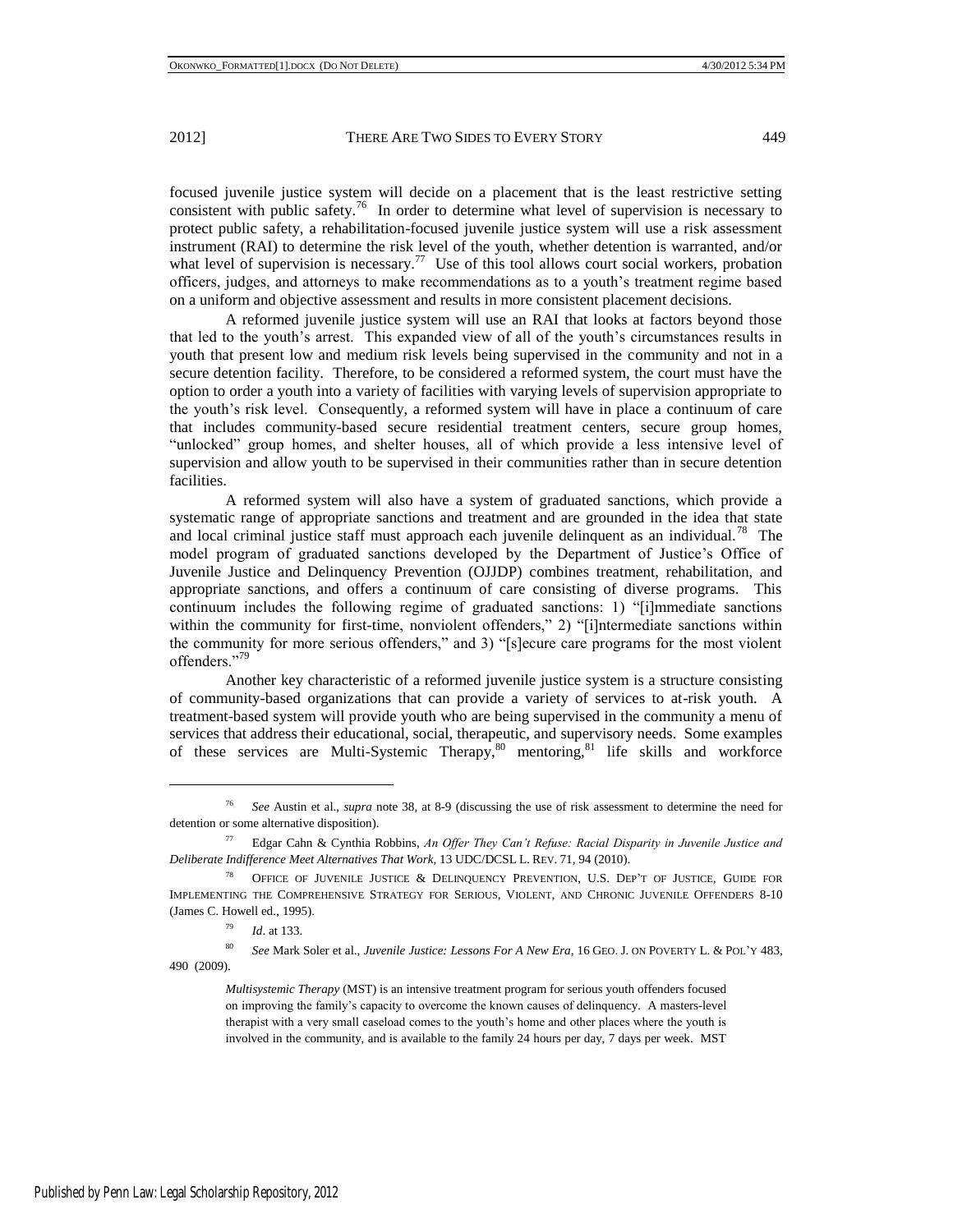development<sup>82</sup>, and GPS monitoring.<sup>83</sup>

### *B. Secure Detention Facilities*

When determining where to place an adjudicated youth, a rehabilitation-focused juvenile justice system will ask the threshold question: what is the least restrictive [housing] setting for that youth that is consistent with public safety? This type of system will utilize a variety of housing options to provide appropriate supervision corresponding to the youth's risk level. Large, warehouse-like facilities, which are the foundation of the adult criminal system, are inappropriate for low-risk youth, more likely to have a detrimental effect on youth placed in them, and have little deterrent effect.<sup>84</sup> A treatment-based juvenile justice system will place only the highest risk youth in a secure detention facility. Additionally, the secure detention facility should be a small, dorm-like facility. For example, New Beginnings, the secure detention facility in Washington, D.C. houses only sixty youths.<sup>85</sup> Residents are housed in five twelve-bed dorms with individual rooms that empty out into a common room.<sup>86</sup> Though a secure facility, each bedroom has windows that can be opened and are under the control of the resident.<sup>87</sup>

# *C. Location*

The location of a secure detention facility is an indication of whether a juvenile justice system is committed to treatment-based care of adjudicated youth. The principle that disruption and removal from the community is not conducive to rehabilitation dictates that a secure facility should be located near the communities it serves. A location that is near the community makes it possible for youth to see their family on a regular basis, allows the family to participate in therapeutic activities with the young person, and makes the connection to other community-based services upon release easier and more seamless. Family participation, connection to communitybased services, and regular contact with family are all factors that increase the likelihood of successful reintegration.<sup>88</sup>

interventions typically aim to improve families' discipline practices and abilities to communicate, decrease youth association with deviant peers, increase youth association with positive peers and recreational activities, improve youth school or vocational performance, and develop a support network of extended family, neighbors, and friends to help youth and their families achieve and maintain such changes.

*Id*.

l

<sup>83</sup> *Id*. at 21.

<sup>84</sup> *See* Scott & Steinberg, *supra* note 30, at 63 (describing how certain settings may prevent juveniles from "accomplishing developmental tasks of adolescence that are essential to the transition to non-criminal adulthood").

<sup>85</sup> Robert E. Pierre, *Oak Hill Center Emptied and its Baggage Left Behind*, WASH. POST, May 29, 2009, at

B1, B4.

- <sup>86</sup> *Id*.
- <sup>87</sup> *Id*.

<sup>88</sup> *See generally* Anthony et al., *supra* note 42 (discussing community supports that are likely to result in successful community reintegration of youth).

<sup>&</sup>lt;sup>81</sup> D.C. DEP'T OF YOUTH REHAB. SERVS., ANNUAL PERFORMANCE REPORT 21 (2011).

<sup>82</sup> *Id*. at 7.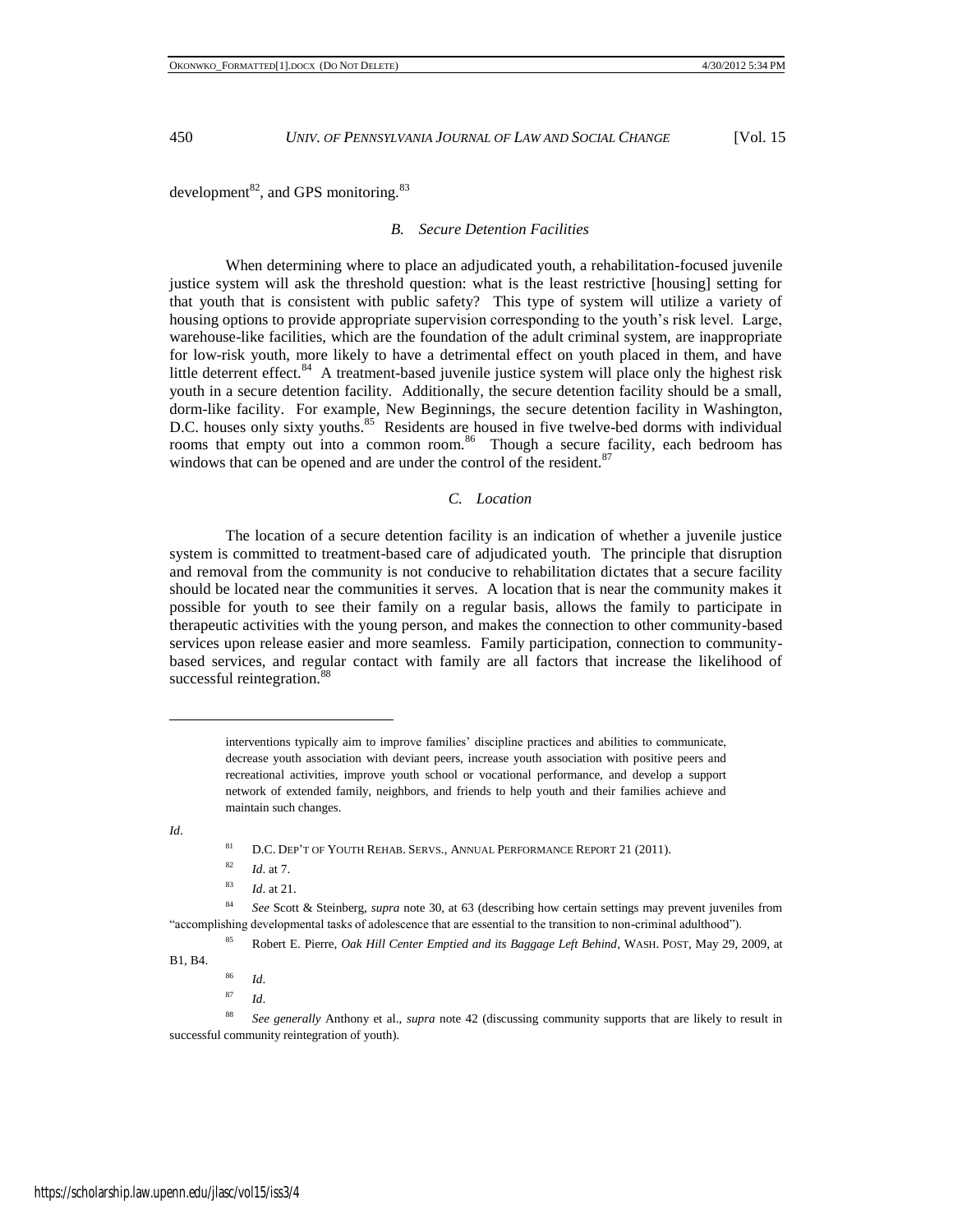#### *D. Educational Programming for Detained Youth*

Not only does detention interrupt incarcerated children's education, but also creates difficulties when they return to school.<sup>89</sup> Therefore, providing viable educational programming to detained youth is another component of a juvenile justice system that is focused on rehabilitation. Educational programs should provide a variety of options for young people that take into account their particular educational needs and address any special education requirements with the goal of discharging detained youth who are able to continue their education as seamlessly as possible.

Secure facilities should also allow outside organizations to provide educational support to detained youth. Allowing outside organizations, including community-based organizations, advocacy organizations, and educational groups, to provide programming increases the variety of services available to youth and helps to identify their strengths and interests, which is an important element of positive youth development and reentry planning. Additionally, allowing outside organizations into juvenile justice facilities allows educators and advocates to witness first-hand how youth are being treated and can help prevent abuse.

### *E. Youth Tried as Adults*

A foundational principle of juvenile justice reform is that the juvenile justice system should be one that is based on treatment, appropriate consequences, and rehabilitation rather than punishment and deterrence. Trying youth as adults, or "transfer," is contrary to this principle, as the adult criminal justice system is not a treatment-based or rehabilitation-focused system. Unfortunately, "all states have transfer laws that allow or require criminal prosecution of some young offenders, even though they fall on the juvenile side of the jurisdictional age line."<sup>90</sup> Statutory judicial waiver<sup>91</sup> and reverse waiver<sup>92</sup> provisions ensure that the decision to charge a youth as an adult is not left merely to the discretion of the individual prosecutor. However, juvenile justice systems (and in this case, adult criminal justice systems) should allow, at a minimum, the decision whether to charge a youth as an adult to be reviewed and approved by a neutral third-party.<sup>93</sup>

<sup>89</sup> *See* HOLMAN & ZIEDENBERG, *supra* note 25, at 9 (citing a Department of Education study which showed that "43 percent of incarcerated youth receiving remedial education services in detention did not return to school after release, and another 16 percent enrolled in school but dropped out after only five months"); Emily N. Winfield, *No School* Left Behind: Providing Equal Educational Opportunities: Student Note: Judicial Policymaking and Juvenile Detention *Reform: A Case Study of Jimmy Doe et al. v. Cook County, 12 J. GENDER RACE & JUST. 225, 249-51 (2008) ("The exact* number of detained juveniles returning to traditional or alternative Chicago public schools is not readily available, but studies suggest that very few return after release from detention.").

<sup>90</sup> Patrick Griffin et al., *Trying Juveniles as Adults: An Analysis of State Transfer Laws and Reporting, Office of Juvenile Justice and Delinquency Prevention*, JUV. OFFENDERS & VICTIMS: NAT'L REPORT SERIES (Office of Juvenile Justice & Delinquency Prevention, U.S. Dep't of Justice, Washington, D.C.), Sept. 2011, at 2, *available at* https://www.ncjrs.gov/pdffiles1/ojjdp/232434.pdf.

<sup>&</sup>lt;sup>91</sup> *Id.* ("Judicial waiver laws allow juvenile courts to waive jurisdiction on a case-by-case basis, opening the way for criminal prosecution.").

<sup>&</sup>lt;sup>92</sup> *Id.* ("Reverse waiver laws allow juveniles whose cases are in criminal court to petition to have them transferred to juvenile court.‖); *see also* CAMPAIGN FOR YOUTH JUSTICE, THE CONSEQUENCES AREN'T MINOR: THE IMPACT OF TRYING YOUTH AS ADULTS AND STRATEGIES FOR REFORM 5 (2007) (describing reverse waiver generally and reporting on the different reverse waiver provisions in seven states).

<sup>93</sup> Griffin et al., *supra* note 90, at 5.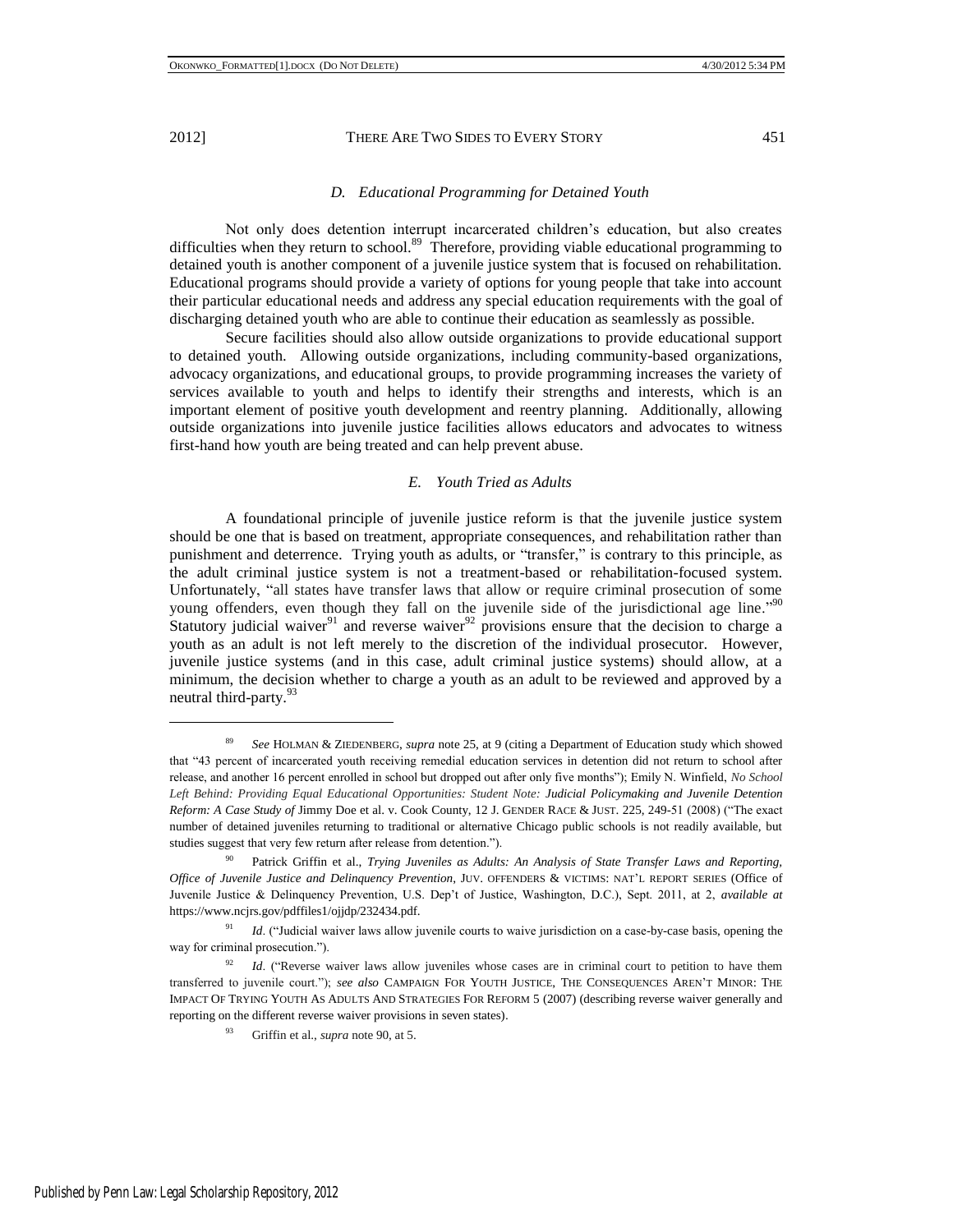# VI. COMBINING JUVENILE JUSTICE POLICY ADVOCACY AND A JUVENILE DEFENSE PRACTICE

Juvenile justice policy advocates across the country continue to work to implement system components that prioritize rehabilitation and reduced recidivism. Juvenile defenders are an essential part of these efforts and should incorporate developments in juvenile justice systems into their representation of at-risk youth. Integrating policy advancements into legal representation of court-involved youth will increase the effectiveness of juvenile defenders and expand the options that they have to advocate for their clients' stated interests. In order to inform effective advocacy and representation, defenders should 1) remain educated about the latest developments in juvenile justice reform, 2) consider alternative treatments and alternatives to detention outside of the existing services provided by that jurisdiction's juvenile justice system, 3) participate in juvenile justice advocacy coalitions, 4) engage in budget-focused advocacy either as individuals or as part of a coalition, and 5) get involved with the state juvenile justice advisory group.

There are numerous resources available to juvenile defenders to help them remain educated on the latest developments in juvenile justice reform. National advocacy organizations and foundations such as the Annie E. Casey Foundation, the National Juvenile Justice Network, Vera Institute, and the Macarthur Foundation regularly publish policy briefs that are meant to educate fellow advocates and juvenile justice practitioners as to the latest developments and best practices in juvenile justice policy. Remaining cognizant of these resources can assist defenders in staying current on scholarship in system components, medical, social science, and developmental studies that may assist them in placing their clients in therapeutic settings.

Defenders can also increase their effectiveness by looking for alternative treatment options outside of the existing services provided by the juvenile justice system. They should consider mental health, educational, or vocational assessments to determine what type of services or programming from which their clients may benefit so clients can receive services or treatment in non-custodial placements. Many jurisdictions have community-based organizations that provide family, mental health, substance abuse, and educational counseling. These organizations can serve as proxies for court supervision and allow youth and their families to receive treatment rather than custodial supervision.<sup>9</sup>

Coalition-building is an effective strategy for achieving juvenile justice reform. Juvenile justice advocates in Connecticut, Louisiana, and Washington, D.C. formed coalitions to achieve important systemic reforms. Among their many members and participants, these coalitions included advocates, community leaders, attorneys and other stakeholders. Similarly, juvenile defenders should seek out statewide and/or local coalitions who are working to reform youth

 *Id*.

l

<sup>94</sup> *Our Mission*, HEALTHY FAMILIES/THRIVING COMMUNITIES COLLABORATIVE COUNCIL, http://dccollaboratives.org (last visited Feb. 29, 2012).

<sup>[</sup>P]rosecutorial discretion laws are usually silent regarding standards, protocols, or appropriate considerations for decisionmaking. Even in those few states where statutes provide some general guidance to prosecutors, or at least require them to develop their own decisionmaking guidelines, there is no hearing, no evidentiary record, and no opportunity for defendants to test (or even to know) the basis for a prosecutor's decision to proceed in criminal court. As a result, it is possible that prosecutorial discretion laws in some places operate like statutory exclusions, sweeping whole categories into criminal court with little or no individualized consideration.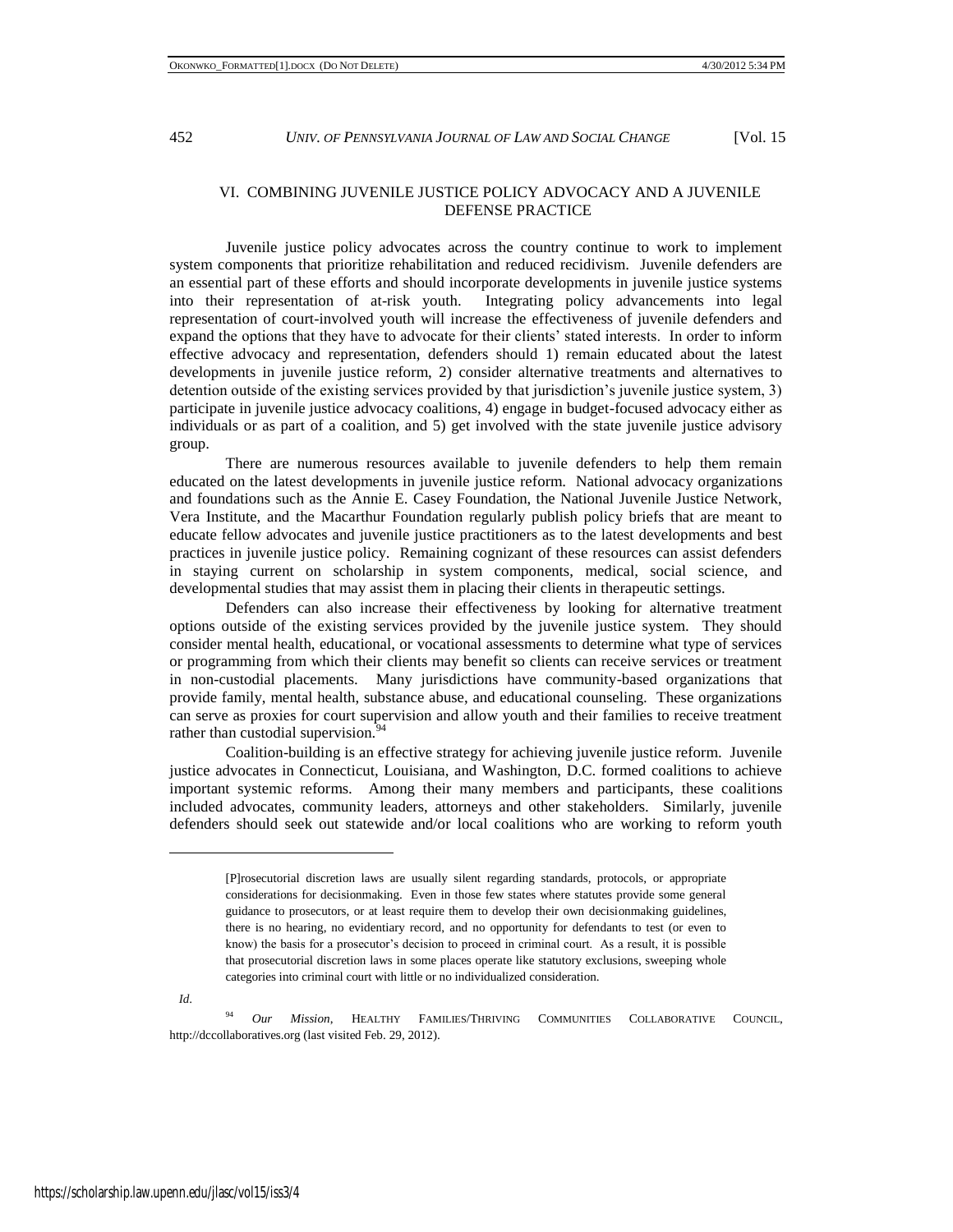justice policies. For example, the National Juvenile Justice Network (NJJN) is a national coalition that is comprised of 33 state coalitions working to reform juvenile justice policies in their particular jurisdictions.<sup>95</sup> If no such organization exists in your state, start your own coalition!

Another tactic for increasing the effectiveness of legal representation of at-risk youth is to work to insure that rehabilitation-focused components of a juvenile justice system receive adequate funding to provide services. To that end, defenders can participate in budget-focused advocacy at the state and/or municipal level(s). Many funding decisions for state and municipal systems are reviewed annually as part of the budget process. Defenders should educate themselves on how these budgeting processes work, which public officials have oversight over the juvenile justice system budget, and the funding priorities of the jurisdiction. Organizing advocacy efforts such as postcard campaigns, mass meetings, one-on-one meetings, and staff briefings around budget season can be effective tools in pushing elected officials to adequately fund juvenile justice reform. Organizing these efforts is a skill that does not come readily to many attorneys; however, there are multiple training resources available that address how to engage in grassroots organizing.<sup>96</sup>

Attorneys can also participate in their jurisdiction's State Advisory Group (SAG). SAGs consist of fifteen to thirty-three individuals appointed by the chief executives in each state, territory and the District of Columbia, who have training, expertise, or special knowledge concerning the intervention, prevention and treatment of juvenile delinquency, and the administration of juvenile justice.<sup>97</sup> Attorneys who seek appointment to this advisory group will necessarily increase their engagement with systemic issues as well as their knowledge and understanding of new programs, projects, or activities that state has implemented.

### VII. WHAT IS NEXT?

The movement to implement juvenile justice systems that place youth in appropriate supervisory settings has made substantial gains since the early 1990s. These gains would not have been possible without the cooperation and collaboration of defense attorneys and juvenile justice advocates. Yet, while youth justice advocates across the country have succeeded in convincing city and state governments to adopt juvenile justice reforms, advocates and attorneys must continue to work to ensure that these reforms remain the foundation of the juvenile justice system. Youth advocates can have difficulty advancing additional reforms and maintaining support for reformed juvenile justice systems if public perception is that the juvenile justice system does not mete out appropriate consequences or punishment to youthful offenders. Negative press is one threat to juvenile justice reform that has the potential to derail efforts of lawmakers, policymakers, advocates, and activists.<sup>98</sup> Therefore, advocates for juvenile justice reform and defense attorneys must continue to work to ensure that the benefits to court-contacted

<sup>96</sup> *See, e*.*g*., *Training*, MIDWEST ACADEMY, http://www.midwestacademy.com/training (last visited Feb. 29, 2012).

<sup>97</sup> 42 U.S.C. § 5633(a)(3) (2006).

<sup>98</sup> *See, e*.*g*., Harry Jaffe, *Time to Shed Light on Juvenile Killers*, EXAMINER, May 7, 2010, http://washington examiner.com/local/dc/harry-jaffe-time-shed-light-juvenile-killers (discussing serious crimes committed by juveniles with "long rap sheets" who "should have been detained by the [D.C.] Department of Youth Rehabilitation Services").

<sup>95</sup> *About Us*, NAT'L JUVENILE JUSTICE NETWORK, http://www.njjn.org/about-us/about-us (last visited Feb. 29, 2012).